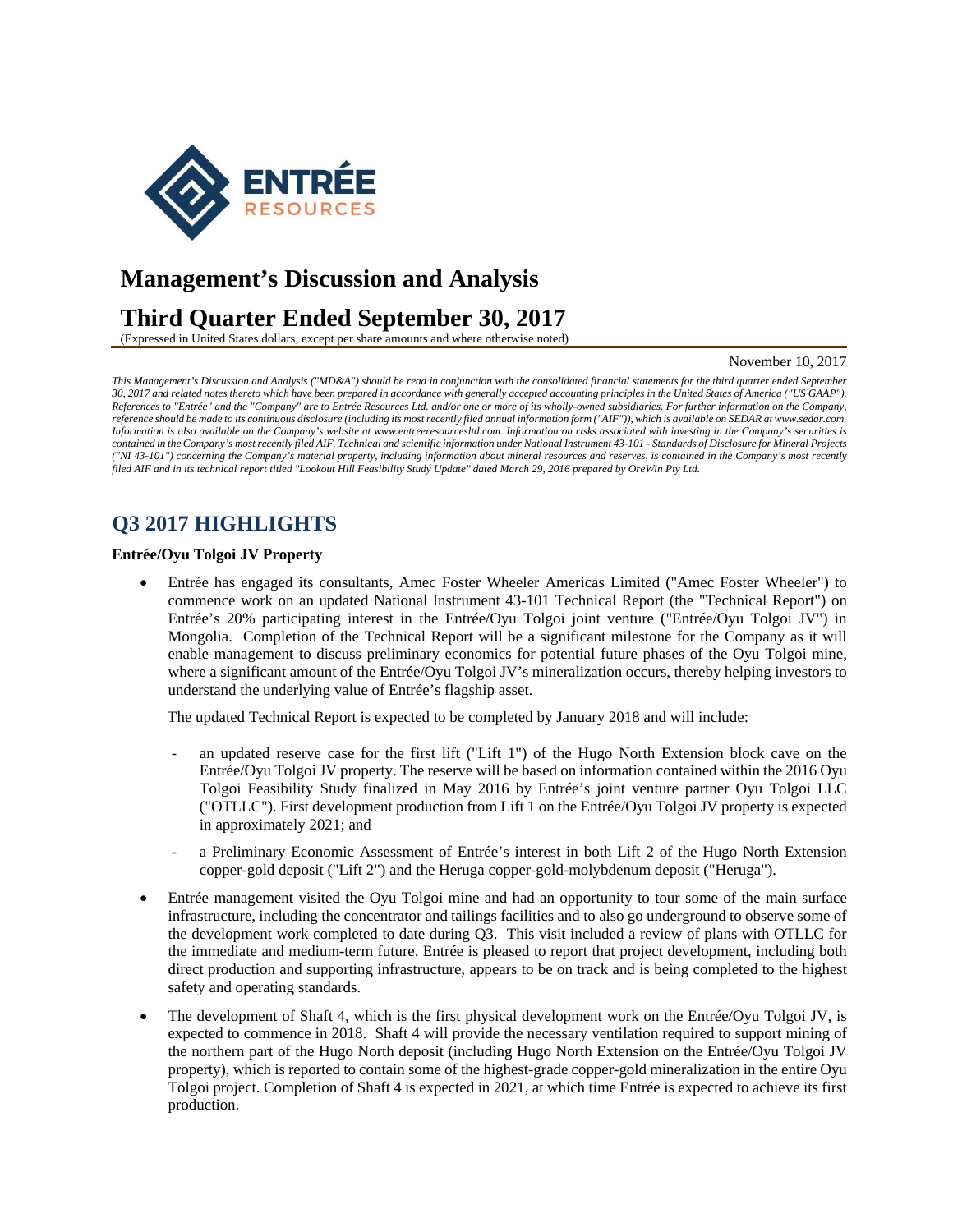- As reported by Turquoise Hill Resources Ltd. ("Turquoise Hill") on November 2, 2017, production from the Lift 1 underground mine, which starts on OTLLC's Oyu Tolgoi mining license, remains on track for first draw bell in mid-2020 and sustainable first production in 2021. Activities reported in Q3 2017 include:
	- Underground lateral development made good progress with approximately 1.4 equivalent kilometres completed. Since the re-start of development, a total of 5.4 equivalent kilometres of lateral development has been completed.
	- The third development crew was deployed. Crews four and five were in training during the quarter and are expected to be deployed during Q4'17. Also during Q3'17, commissioning of the new 3,500 tonne per day development crusher was completed. With the deployment of crews four and five, a step up in lateral development rates is expected to begin in Q4'17.
	- At the end of Q3'17, Shaft 2 sinking was at 1,249 metres and work had commenced on the service-level excavation that has a floor at 1,256 metres. Shaft 2 sinking is expected to be complete in 2017 at a final depth of 1,284 metres with fit out occurring over 2018. Shaft 2 is key to future increases in lateral development activity.
	- Shaft 5 sinking progressed approximately 214 metres during Q3'17. During September, the underground team achieved the best sinking rate for Shaft 5 since project re-start averaging 2.6 metres per day. Sinking of Shaft 5 began slower than expected due to an extended construction re-start period and lower productivity with completion now likely in early 2018. When completed, Shaft 5 will be dedicated to ventilation thereby increasing the capacity for underground activities; however, with good early progress and continued on-plan lateral development, the completion of Shaft 5 sinking in early 2018 is not expected to materially impact the lateral development plan.
	- Development of the convey-to-surface decline continued to progress with month-on-month improvement resulting from the use of project-wide process optimization techniques. The convey-to-surface system is the eventual route of the full 95,000 tonne per day underground ore delivery system to the concentrator; however, it is not a critical path item for first draw bell planned in mid-2020. Expected completion of the convey-to-surface system is 2022, which will facilitate the ramp up to full production by 2027.

#### **Corporate**

- Q3 2017 net loss from continuing operations, was \$0.1 million as compared to Q3 2016 (\$0.6 million), a reduction of 80% from the comparative period of 2016.
- As at September 30, 2017, cash on hand was \$7.7 million and there was a working capital balance of \$7.8 million.

### **OVERVIEW OF BUSINESS**

Entrée is a mineral resource company with interests in development and exploration properties in Mongolia, Peru and Australia.

The Company's principal asset is its interest in the Entrée/Oyu Tolgoi JV – a carried interest in two of the Oyu Tolgoi project deposits in Mongolia as well as a large underexplored, highly prospective land package adjacent on three sides to OTLLC's Oyu Tolgoi mining licence.

The Oyu Tolgoi project upon completion of the underground mine will be one of the world's largest new copper-gold mines and is located in the South Gobi region of Mongolia. The project includes two separate land holdings: the Oyu Tolgoi mining licence, which is held by OTLLC (66% Turquoise Hill and 34% the Government of Mongolia), and the Entrée/Oyu Tolgoi JV property (the "Entrée/Oyu Tolgoi JV Property"), which is a partnership between Entrée and OTLLC. The Entrée/Oyu Tolgoi JV Property comprises the eastern portion of the Shivee Tolgoi mining licence, and all of the Javhlant mining licence. The Shivee Tolgoi and Javhlant mining licences are held by Entrée. The terms of the Entrée/Oyu Tolgoi JV state that Entrée has a right to receive 20% of all mineralization extracted from deeper than 560 metres below surface and 30% of all mineralization extracted from above 560 metres depth.

Rio Tinto is the operator of the existing open pit mine on the Oyu Tolgoi mining licence, and is currently managing the construction of the Lift 1 of the Hugo North underground block cave on both the Oyu Tolgoi mining licence and the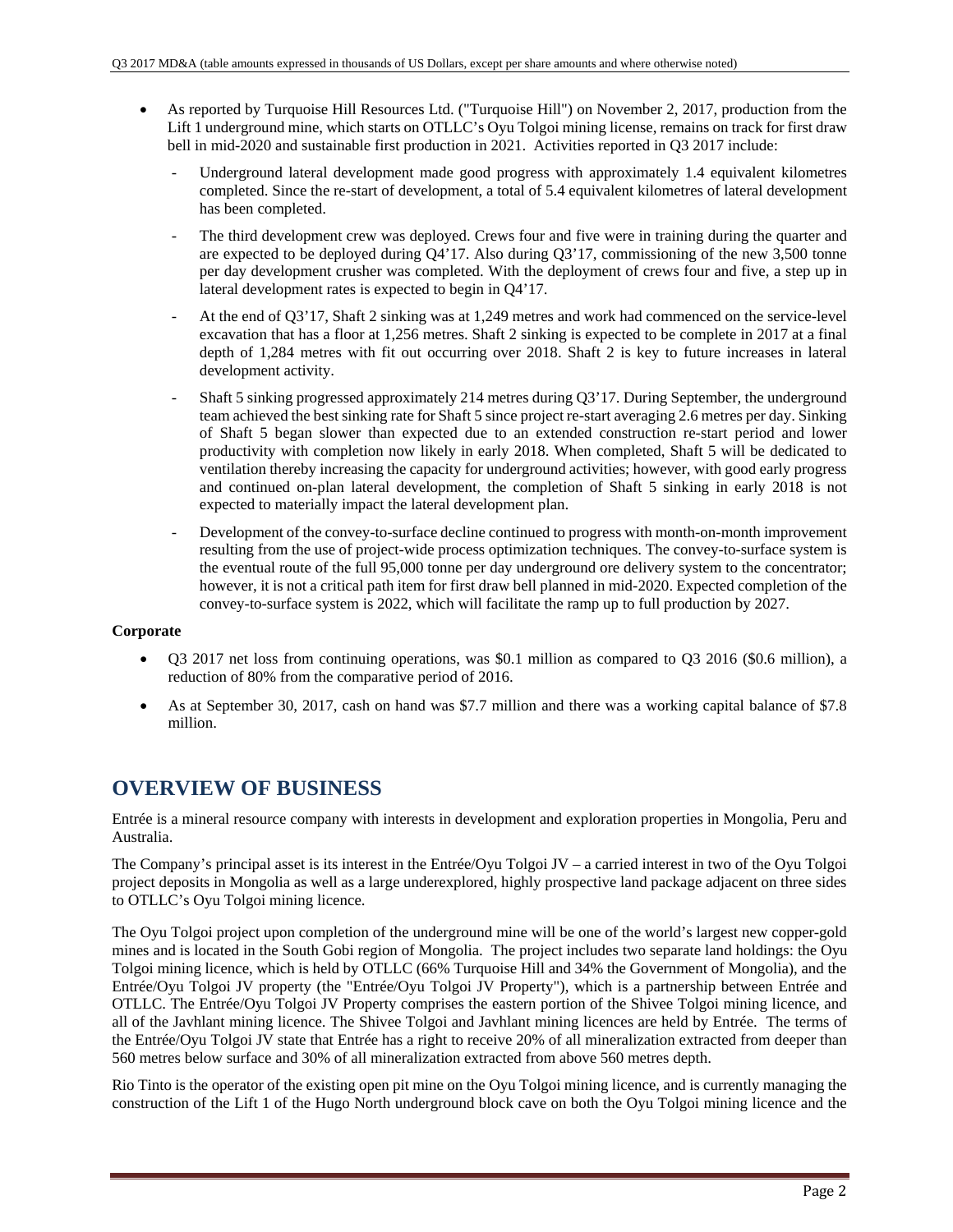Entrée/Oyu Tolgoi JV Property. The portion of the Hugo North deposit that lies on the Entrée/Oyu Tolgoi JV Property is known as Hugo North Extension. Lift 1 underground development recommenced in mid-2016.

In addition to the Hugo North Extension copper-gold deposit, the Entrée/Oyu Tolgoi JV Property includes approximately 94% of the resource tonnes outlined at the Heruga copper-gold-molybdenum deposit, and a large exploration land package, which together form a significant component of the overall Oyu Tolgoi project.

Entrée also holds a 100% interest in the western portion of the Shivee Tolgoi mining licence ("Shivee West"). Since 2015 Shivee West has been the subject of a License Fees Agreement between Entrée and OTLLC and may ultimately be included in the Entrée/Oyu Tolgoi JV Property.

The first two phases of Oyu Tolgoi are fully financed, with the Oyut open pit mine (Phase 1) currently in production and construction of Lift 1 of the Hugo North underground block cave (Phase 2) currently in progress.

The Company also has the following assets:

- Blue Rose JV a 56.31% interest in the Blue Rose joint venture property ("Blue Rose") in the Olary Region of South Australia; and
- Cañariaco Project Royalty a 0.5% net smelter returns royalty on Candente Copper Corp.'s Cañariaco copper porphyry project in Peru ("Cañariaco Royalty").

The Company's corporate headquarters are located in Vancouver, British Columbia, Canada. Field operations are conducted out of local offices in Mongolia.

Trading of the Company's common shares commenced on the NYSE MKT effective July 18, 2005, under the trading symbol "EGI". On April 24, 2006, the Company's common shares began trading on the Toronto Stock Exchange ("TSX") and discontinued trading on the TSX Venture Exchange. The trading symbol remained "ETG".

### **OUTLOOK AND STRATEGY**

#### **Entrée/Oyu Tolgoi JV Property**

Amec Foster Wheeler has completed its initial data review, and has commenced work on an updated Technical Report relating to Entrée's 20% participating interest in the Entrée/Oyu Tolgoi JV in Mongolia.

The updated Technical Report will include:

- an updated reserve case for Lift 1 of the Hugo North Extension block cave on the Entrée/Oyu Tolgoi JV Property. The reserve will be based on information contained within the 2016 Oyu Tolgoi Feasibility Study finalized in May 2016 by Entrée's joint venture partner OTLLC. First development production from Lift 1 on the Entrée/Oyu Tolgoi JV Property is expected in approximately 2021; and
- a Preliminary Economic Assessment of Entrée's interest in both Lift 2 and Heruga.

Completion of the Technical Report will be a significant milestone for the Company as it will enable management to discuss preliminary economics for potential future phases of the Oyu Tolgoi mine, where a significant amount of the Entrée/Oyu Tolgoi JV's mineralization occurs, thereby helping investors to understand the underlying value of Entrée's flagship asset. The Company estimates the cost to be approximately \$0.5 million to complete and publish the report. The Technical Report is expected to be completed by January 2018.

Entrée management and representatives from Amec Foster Wheeler recently visited the Oyu Tolgoi underground development project and supporting infrastructure in Mongolia. Based on the visit and recent disclosure by Turquoise Hill, Entrée is pleased to confirm that the development of Shaft 4, which will be the first physical development work on the Entrée/Oyu Tolgoi JV Property, is scheduled to commence in 2018. Shaft 4 will provide the necessary ventilation required to support mining of the northern part of the Hugo North deposit (including Hugo North Extension on the Entrée/Oyu Tolgoi JV Property), which is reported to contain some of the highest-grade copper-gold mineralization in the entire Oyu Tolgoi project. Completion of Shaft 4 is expected in 2021, with first development production from Hugo North Extension Lift 1 also expected in 2021.

The site visit, led by senior OTLLC team members, provided Entrée management with an opportunity to tour some of the main surface infrastructure, including the concentrator and tailings facilities and to also go underground to observe some of the development work completed to date. In addition, Entrée management was able to review plans with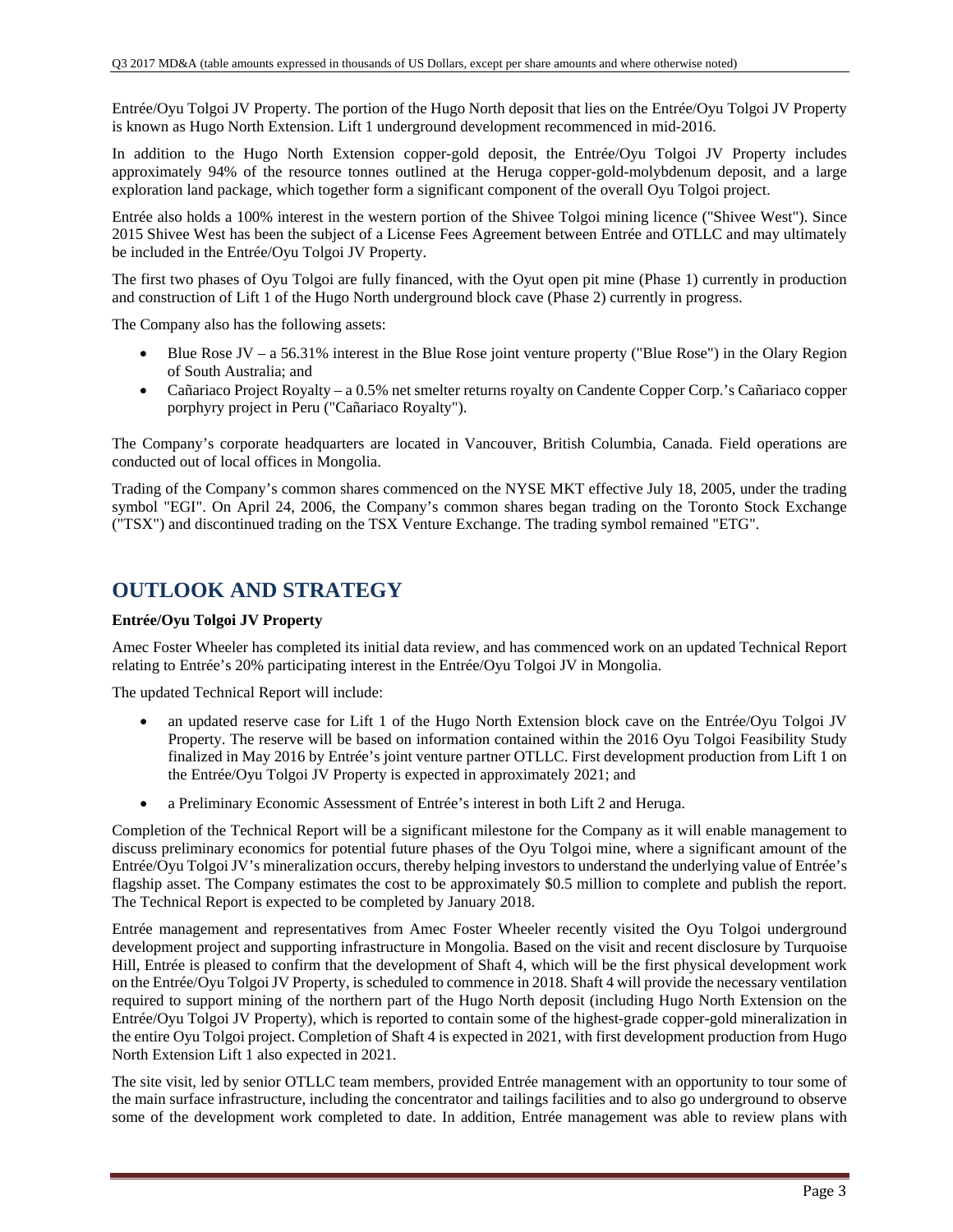OTLLC for the immediate and medium-term future. Entrée is pleased to report that project development, including both direct production and supporting infrastructure, appears to be on track and is being completed to the highest safety and operating standards.

### **Corporate**

With the completion of the restructuring done early in the year and the commencement of the Technical Report, the Company's focus will be to maximize investor awareness of the impending Technical Report and what the results of this report mean to the Company and all stakeholders, both current and potential. Corporate costs going forward are estimated at \$0.3 million per quarter, which include marketing and compliance costs, and the Company continues to estimate total corporate costs of between \$1.6 million and \$1.8 million for the 2017 year, which includes the one-time restructuring costs that have already been incurred in the year.

### **ENTRÉE/OYU TOLGOI JV PROPERTY AND SHIVEE WEST PROPERTY – MONGOLIA**

The Entrée/Oyu Tolgoi JV Property is subject to a joint venture between Entrée and OTLLC. The Entrée/Oyu Tolgoi JV Property includes the Hugo North Extension copper-gold deposit, the Heruga copper-gold-molybdenum deposit, and an extensive highly prospective exploration land package, which together form a significant component of the overall Oyu Tolgoi project. A portion of Hugo North Extension is included in Hugo North Lift 1 underground development. The Entrée/Oyu Tolgoi JV Property and Entrée's 100% owned Shivee West are collectively referred to as the "Lookout Hill" property.

The following is a summary of information that is contained in the Company's most recently filed AIF and in its technical report titled "Lookout Hill Feasibility Study Update" dated March 29, 2016 prepared by OreWin Pty Ltd. This information should be read in conjunction with the Company's AIF and Technical Report, which are available on the Company's website (www.entreeresourcesltd.com) or on SEDAR (www.sedar.com).

#### **Description of the Entrée/Oyu Tolgoi JV Structure**

#### Capital Development and Financing

The Entrée/Oyu Tolgoi JV Property is being explored and developed on behalf of joint venture manager OTLLC by Rio Tinto, through various agreements among OTLLC, Rio Tinto and Turquoise Hill. Under the terms of the Entrée/Oyu Tolgoi JV, any mill, smelters and other processing facilities and related infrastructure are owned exclusively by OTLLC ("OTLLC Facilities") and all costs of constructing and operating OTLLC Facilities are solely for the account of OTLLC.

All other costs of operations on the Entrée/Oyu Tolgoi JV Property, including capital costs, are allocated as follows:

- OTLLC shall bear and pay for 100% of such costs allocated to the Oyu Tolgoi mining licence and all associated liabilities including for environmental compliance; and
- The balance of such costs shall be borne and paid by Entrée and OTLLC in accordance with their respective joint venture interests.

For illustration purposes only, if a shaft is sunk on the Entrée/Oyu Tolgoi JV Property which also provides access to the Oyu Tolgoi mining licence and fifty-five percent (55%) of mineral production is from the Oyu Tolgoi licence and forty-five percent (45%) of mineral production is from the Entrée/Oyu Tolgoi JV Property, Entrée would have responsibility for a share of those costs equal to its twenty percent participating interest (20%) multiplied by forty-five percent (45%).

Underground development of Hugo North (including Hugo North Extension) Lift 1 has been fully financed by a syndicate of banks through OTLLC. Entrée has elected to have OTLLC debt finance its share of costs with interest accruing at OTLLC's actual cost of capital or prime plus 2%, whichever is less, at the date of the advance.

Debt repayment may be made in whole or in part from (and only from) 90% of monthly available cash flow arising from the sale of Entrée's share of products. Such amounts will be applied first to payment of accrued interest and then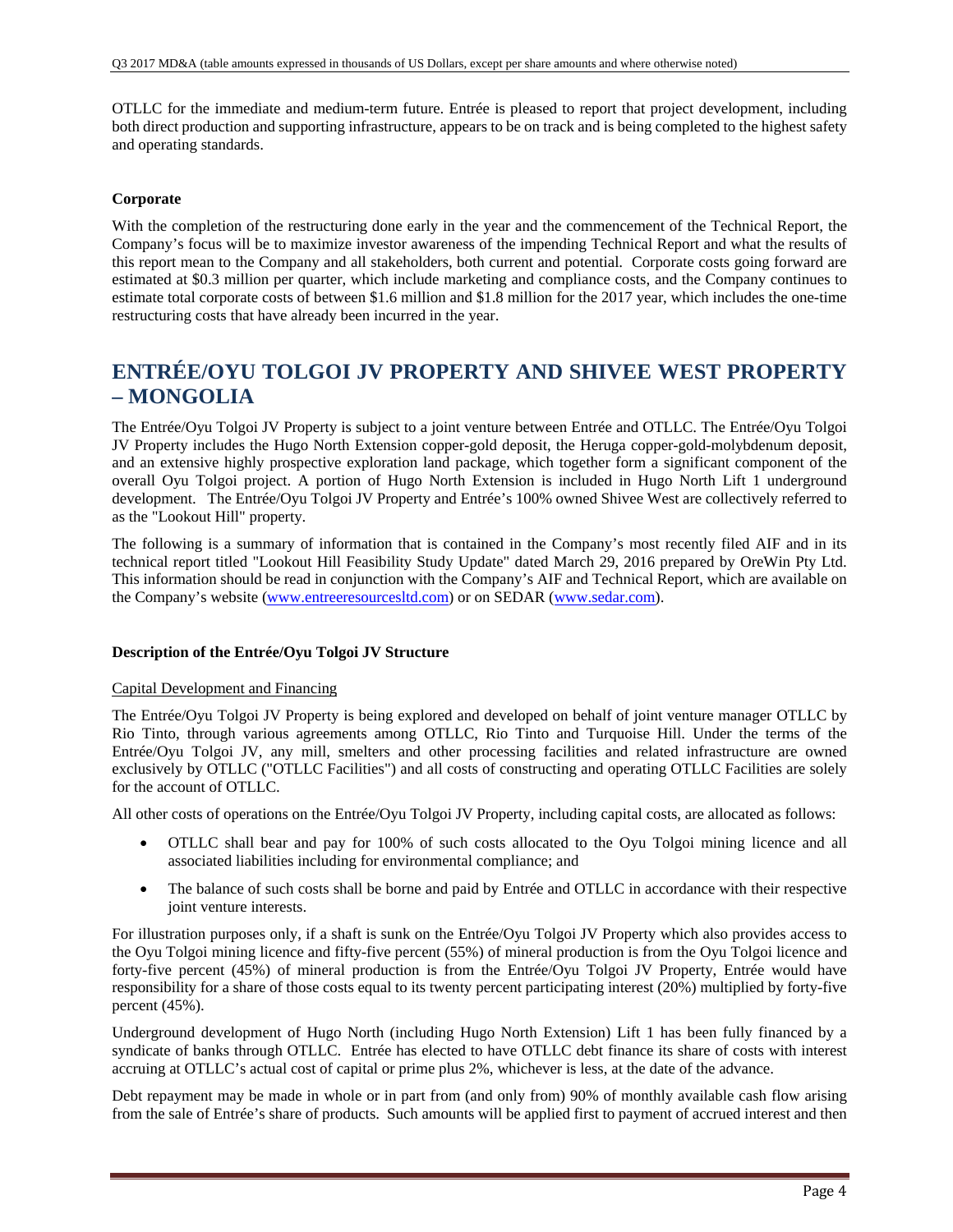to repayment of principal. Available cash flow means all net proceeds of sale of Entrée's share of products in a month less Entrée's share of costs of operations for the month.

Entrée is not responsible for contributing any upfront cash or for sourcing its own debt financing for the development of the Entrée/Oyu Tolgoi JV Property, which is being undertaken by OTLLC in accordance with OTLLC's 2016 Oyu Tolgoi Feasibility Study ("OTFS16").

#### Operations and Operating Cash Flow

The Entrée/Oyu Tolgoi JV Property will be managed on behalf of joint venture manager OTLLC by Rio Tinto, through various agreements among OTLLC, Rio Tinto and Turquoise Hill.

Entrée's share of concentrates will, unless Entrée otherwise agrees, be processed at the OTLLC Facilities by paying milling and smelting charges. The OTLLC Facilities are not intended to be profit centres and therefore, minerals from the Entrée/Oyu Tolgoi JV Property will be processed at cost (using industry standards for calculation of cost including an amortisation of capital costs). The amortization allowance for capital costs will be calculated in accordance with generally accepted accounting principles determined yearly based on the estimated quantity of minerals to be processed for Entrée's account during that year relative to the total design capacity of the processing facilities over their useful life.

As defined in the agreement governing the Entrée/Oyu Tolgoi JV (the "JVA"), net cash flow resulting from the sale of Entrée's share of concentrates will be allocated to repayment of debt to OTLLC and operating cash proceeds for Entrée.

OTLLC as manager of the joint venture is responsible for operating activities on behalf of both joint venture participants.

As at September 30, 2017 Rio Tinto International Holdings Limited beneficially owned 30,366,129 common shares (including 13,799,333 common shares held by Turquoise Hill), or 17.4% of the outstanding shares of the Company.

#### **Entrée/Oyu Tolgoi JV Property Summary**

The Lookout Hill property, which completely surrounds OTLLC's Oyu Tolgoi mining licence, is located within the Aimag (province) of Ömnögovi in the South Gobi region of Mongolia, about 570 kilometres south of the capital city of Ulaanbaatar and 80 kilometres north of the border with China.

Entrée's most advanced asset is its interest in two world class porphyry deposits in Mongolia: Hugo North Extension and Heruga. These deposits are the northern-most and southern-most, respectively, in the Oyu Tolgoi series of deposits, which stretches over 12 kilometres across three mining licences.

The 39,807 hectare Entrée/Oyu Tolgoi JV Property is comprised of the eastern portion of the Shivee Tolgoi mining licence, which hosts the Hugo North Extension copper-gold deposit, and all of the Javhlant mining licence, which hosts the Heruga copper-gold-molybdenum deposit. The 23,114 hectare western portion of the Shivee Tolgoi mining licence (Shivee West) is not currently included in the Entrée/Oyu Tolgoi JV Property, although it is the subject of a License Fees Agreement with OTLLC and may ultimately be included in the Entrée/Oyu Tolgoi JV Property. OTLLC also has a right of first refusal with respect to any proposed disposition by Entrée of an interest in Shivee West.

The illustration below depicts the mining licences that comprise the Entrée/Oyu Tolgoi JV Property and Shivee West: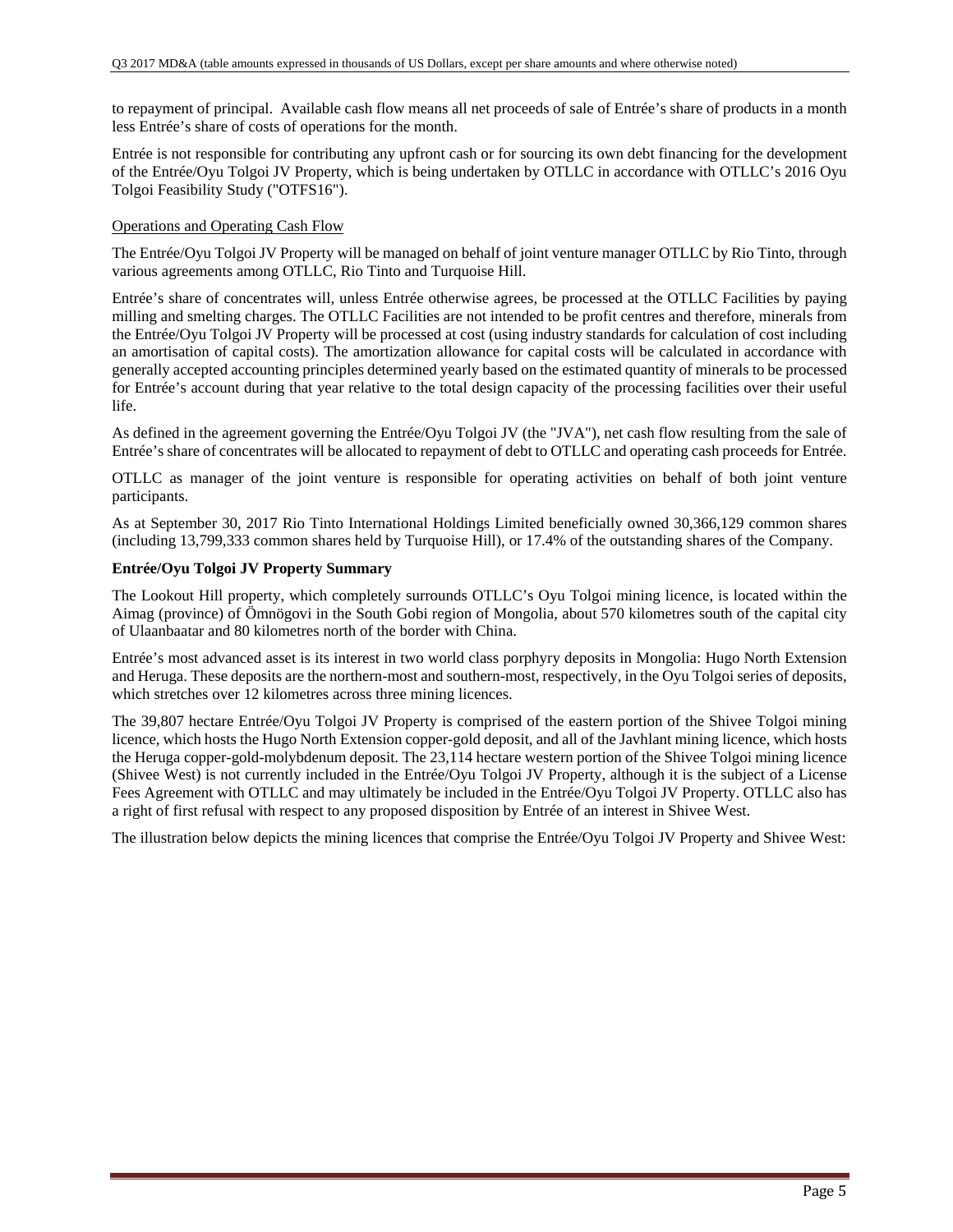

The Entrée/Oyu Tolgoi JV Property includes Measured, Indicated and Inferred mineral resources at the Hugo North Extension deposit and Inferred mineral resources at the Heruga deposit, as reported in Entrée's technical report titled "Lookout Hill Feasibility Study Update" dated March 29, 2016, prepared for Entrée by OreWin Pty Ltd ("LHTR16"). The Indicated resources at Hugo North Extension contain a Probable reserve, which is included in Lift 1 of the Oyu Tolgoi underground block cave mining operation. The Probable reserve (September 20, 2014) reported in LHTR16 for Hugo North Extension totals approximately 35 million tonnes ("Mt") grading 1.59% copper, 0.55 grams per tonne ("g/t") gold, and 3.72 g/t silver. Entrée holds a 20% carried interest in this mineral reserve through the Entrée/Oyu Tolgoi JV. First development production from Lift 1 is expected in approximately 2021. A second lift ("Lift 2") for the Oyu Tolgoi underground block cave operation, including additional resources from Hugo North Extension, has been proposed but has not yet been modeled within the existing mine plan. Lift 1 is currently the most significant value driver for the Oyu Tolgoi project.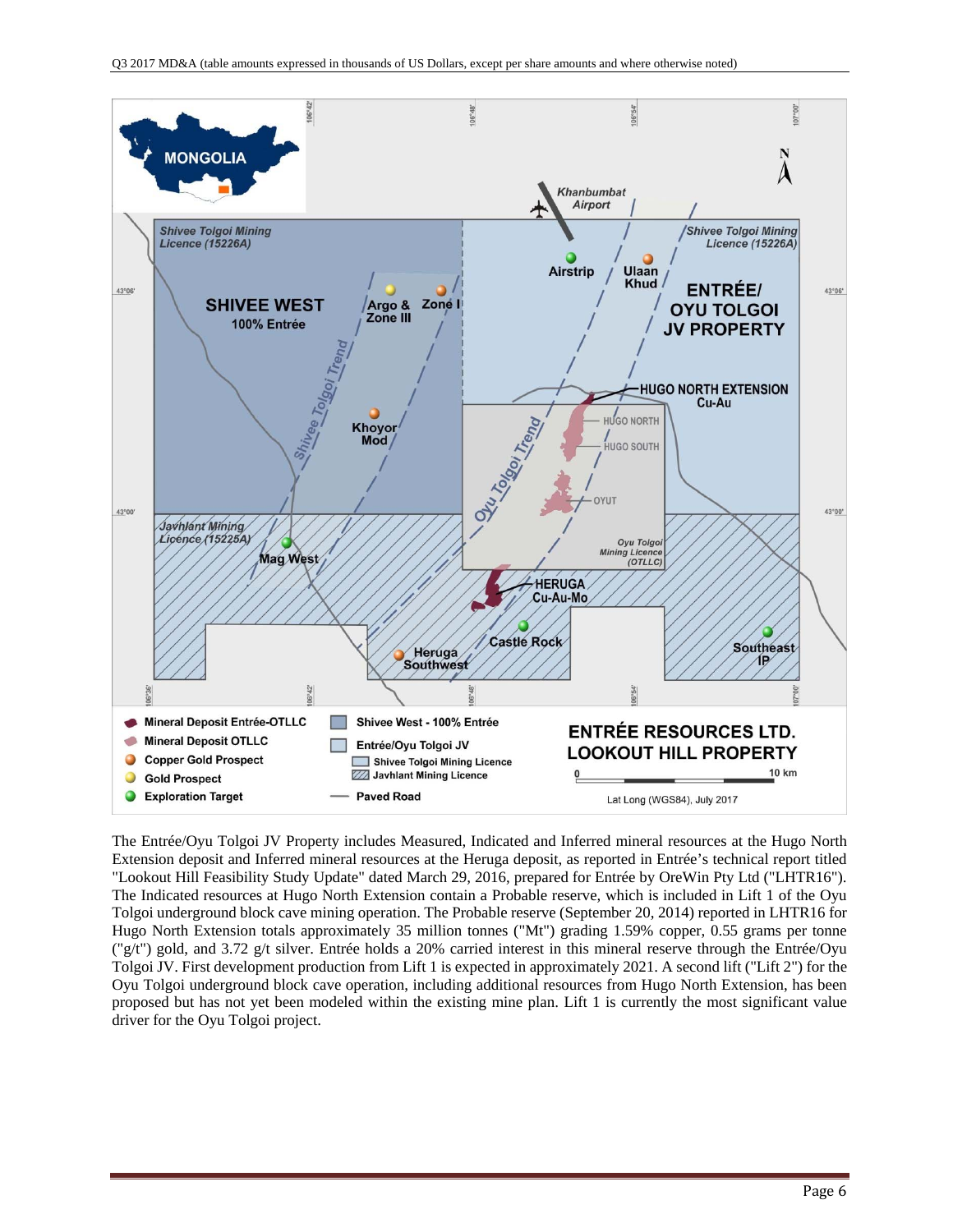### **LHTR16 Mineral Reserve – Entrée/Oyu Tolgoi JV**

| Entrée/Oyu Tolgoi JV - LTHR16 Mineral Reserve<br>Hugo North Extension Lift 1, Effective 20 September 2014 |      |            |      |       |       |                                  |     |       |  |  |  |
|-----------------------------------------------------------------------------------------------------------|------|------------|------|-------|-------|----------------------------------|-----|-------|--|--|--|
| Classification                                                                                            | Ore  | <b>NSR</b> | Cu   | Au    | Ag    | <b>Recovered Metal</b>           |     |       |  |  |  |
|                                                                                                           | (Mt) | (5/t)      | (%)  | (g/t) | (g/t) | (Ag(Koz)<br>Cu (MIb)<br>Au (Koz) |     |       |  |  |  |
| Probable                                                                                                  | 35   | 100.57     | 1.59 | 0.55  | 3.72  | 1,121                            | 519 | 3,591 |  |  |  |

#### **Notes:**

1. Entrée has a 20% interest in the Hugo North Extension Lift 1 mineral reserve.

2. Metal prices used for calculating the Hugo North Extension underground net smelter return ("NSR") are as follows: copper at \$3.01/lb; gold at \$1,250/oz; and silver at \$20.37/oz, all based on long-term metal price forecasts at the beginning of the mineral reserve work. The analysis indicates that the mineral reserve is still valid at these metal prices.

3. The NSR has been calculated with assumptions specific to Hugo North Extension for smelter refining and treatment charges, deductions and payment terms, concentrate transport, metallurgical recoveries and royalties.

4. The block cave shell was defined using a NSR cut-off of \$15/t NSR.

5. For the underground block cave, all mineral resources within the shell have been converted to mineral reserves, however, low-grade Indicated mineral resources and Inferred mineral resources have been assigned a zero grade and are treated as dilution.

6. Only Indicated mineral resources were used to report Probable mineral reserves.

7. The base case financial analysis has been prepared using the following current long-term metal price estimates: copper at \$3.08/lb; gold at \$1,304/oz; and silver at \$21.46/oz.

8. The mineral reserves reported above are not additive to the mineral resources.

### **LHTR16 Mineral Resources – Entrée/Oyu Tolgoi JV**

| Entrée/Oyu Tolgoi JV - LTHR16 Mineral Resources |                              |      |       |       |       |      |             |                        |             |             |               |  |
|-------------------------------------------------|------------------------------|------|-------|-------|-------|------|-------------|------------------------|-------------|-------------|---------------|--|
|                                                 | Tonnage                      | Cu   | Au    | Ag    | Mo    | CuEq |             | <b>Contained Metal</b> |             |             |               |  |
| Classification                                  | (Mt)                         | (%)  | (g/t) | (g/t) | (ppm) | (%)  | Cu<br>(Mlb) | Au<br>(Koz)            | Ag<br>(Koz) | Mo<br>(Mlb) | CuEq<br>(MIb) |  |
| Hugo North Extension (>0.37% CuEq Cut-Off)      |                              |      |       |       |       |      |             |                        |             |             |               |  |
| Measured                                        | 1.2                          | 1.38 | 0.12  | 2.77  | 38.4  | 1.47 | 36          | 4.4                    | 105         | 0.1         | 38            |  |
| Indicated                                       | 128                          | 1.65 | 0.55  | 4.12  | 33.6  | 1.99 | 4,663       | 2.271                  | 16.988      | 9.5         | 5,633         |  |
| Inferred                                        | 179                          | 0.99 | 0.34  | 2.68  | 25.4  | 1.20 | 3,887       | 1,963                  | 15,418      | 10.0        | 4,730         |  |
|                                                 | Heruga (>0.37% CuEq Cut-Off) |      |       |       |       |      |             |                        |             |             |               |  |
| Inferred                                        | 1.700                        | 0.39 | 0.37  | 1.39  | 113.2 | 0.64 | 14.610      | 20.428                 | 75,955      | 424         | 24,061        |  |

#### **Notes:**

1. Entrée has a 20% interest in the Hugo North Extension and Heruga mineral resources.

2. "CuEq" is copper-equivalent grade, expressed in percent.<br>3. The effective date for the Hugo North Extension resource

3. The effective date for the Hugo North Extension resource estimate is March 28, 2014; for Heruga the effective date is March 30, 2010.

4. The 0.37% CuEq cut-off is equivalent to the underground mineral reserve cut-off as determined by OTLLC.

5. CuEq has been calculated using assumed metal prices (\$3.01/lb for copper, \$1,250/oz for gold, \$20.37/oz for silver, and \$11.90/lb for molybdenum).

6. Hugo North Extension CuEq% = Cu% + ((Au (g/t) x 1,250 x 0.0321507 x 0.913) + (Ag (g/t) x 20.37 x 0.0321507 x 0.942)) / (3.01 x 22.0462).

7. Heruga CuEq% = Cu% + (( Au (g/t) x 1,250 x 0.0321507 x 0.911) + ( Ag (g/t) x 20.37 x 0.0321507 x 0. 949) + (Mo (ppm) x 11.9 x 0.0022046 x 0.736)) / (3.01 x 22.0462).

8. The contained copper, gold, silver and molybdenum in the tables have not been adjusted for metallurgical recovery.

Totals may not match due to rounding.

10. Mineral resources that are not mineral reserves do not have demonstrated economic viability.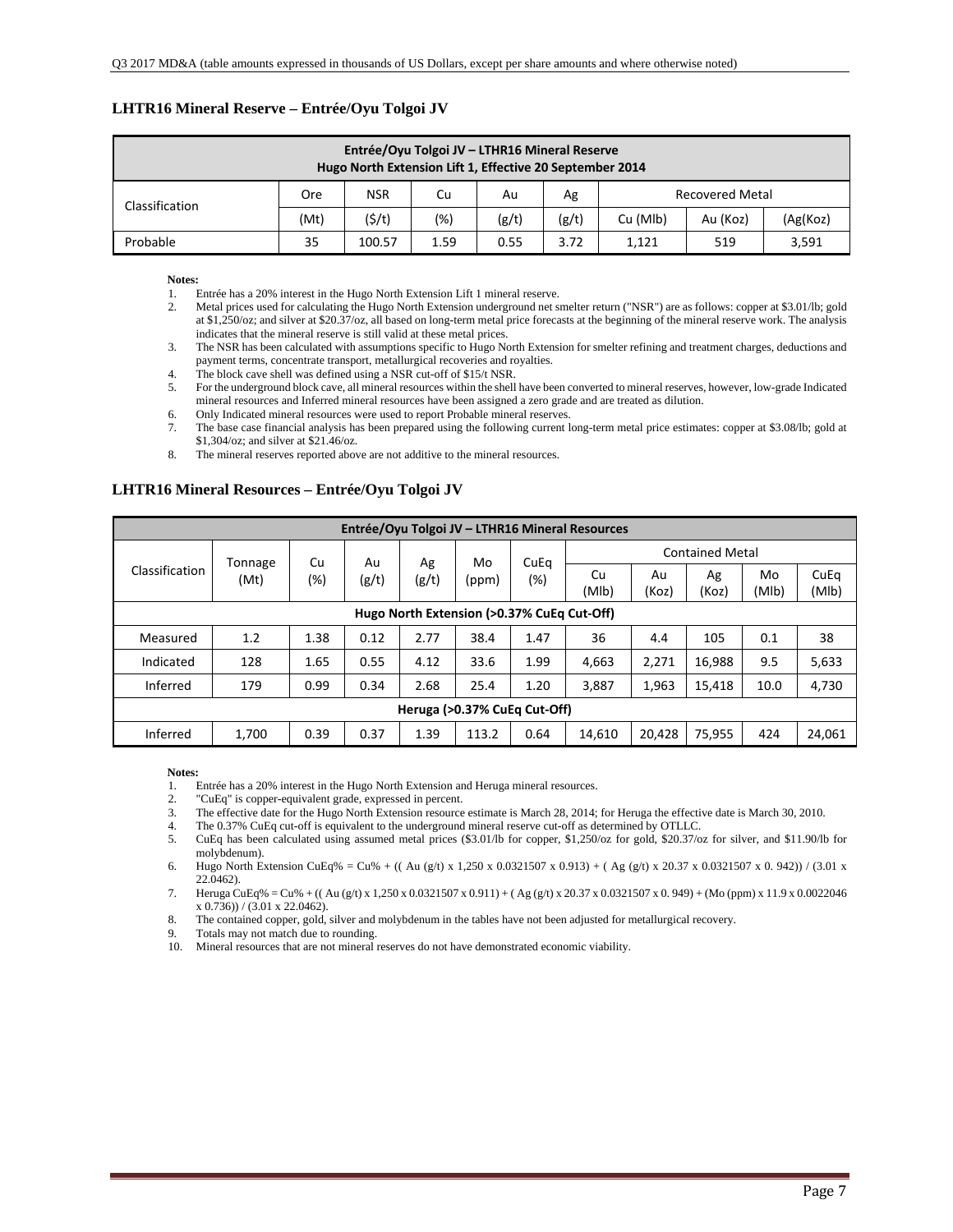| <b>Description</b>                             | <b>Units</b>         | <b>Total</b> |  |  |  |  |  |  |
|------------------------------------------------|----------------------|--------------|--|--|--|--|--|--|
| <b>Metal Prices</b>                            |                      |              |  |  |  |  |  |  |
| Copper                                         | $\frac{1}{2}$ /lb    | 3.08         |  |  |  |  |  |  |
| Gold                                           | $\frac{1}{2}$ /0Z    | 1,304        |  |  |  |  |  |  |
| Silver                                         | $\frac{2}{3}$ /oz    | 21.46        |  |  |  |  |  |  |
| Entrée/Oyu Tolgoi JV Property Results (Lift 1) |                      |              |  |  |  |  |  |  |
| Processed                                      | Mt                   | 34.8         |  |  |  |  |  |  |
| <b>NSR</b>                                     | $\frac{2}{3}$ /t     | 100.57       |  |  |  |  |  |  |
| Cu Grade                                       | %                    | 1.59         |  |  |  |  |  |  |
| Au Grade                                       | g/t                  | 0.55         |  |  |  |  |  |  |
| Ag Grade                                       | g/t                  | 3.72         |  |  |  |  |  |  |
| Copper Recovered                               | Mlb                  | 1,121        |  |  |  |  |  |  |
| Gold Recovered                                 | koz                  | 519          |  |  |  |  |  |  |
| Silver Recovered                               | koz                  | 3,591        |  |  |  |  |  |  |
| <b>Total Cash Costs After Credits</b>          | \$/lb Payable Copper | 0.99         |  |  |  |  |  |  |
| NPV8% Before Tax (Entrée's 20% interest only)  | \$M                  | 142          |  |  |  |  |  |  |
| NPV8% After Tax (Entrée's 20% interest only)   | \$M                  | 106          |  |  |  |  |  |  |

### **LHTR16 Entrée/Oyu Tolgoi JV Summary Production and Economic Analysis Results**

**Notes:** 

1. Entrée has a 20% interest in Entrée/Oyu Tolgoi JV Property mineralization. Unless otherwise noted above, results are for the entire Entrée/Oyu Tolgoi JV.

2. Metal prices used for calculating the Hugo North Extension underground NSR are as follows: copper at \$3.01/lb; gold at \$1,250/oz; and silver at \$20.37/oz, all based on long-term metal price forecasts at the beginning of the mineral reserve work. The analysis indicates that the mineral reserve is still valid at these metal prices.

3. The NSR has been calculated with assumptions specific to Hugo North Extension for smelter refining and treatment charges, deductions and payment terms, concentrate transport, metallurgical recoveries and royalties.

4. The block cave shell was defined using a NSR cut-off of \$15/t NSR.

5. For the underground block cave, all Indicated mineral resources within the shell have been converted to mineral reserves. Low-grade Indicated mineral resources and Inferred mineral resources have been assigned a zero grade and treated as dilution.

6. The mineral reserves reported are not additive to the mineral resources.

In addition to the mine plan for Lift 1, LHTR16 discusses several alternative production cases that would include mineral resources from other Oyu Tolgoi deposits, including Hugo North Extension Lift 2 and Heruga, and allow for continuous improvement in plant throughput and potential plant expansions up to 350 thousand tonnes per day. Due to the nature of the deposits associated with Oyu Tolgoi, the project has the flexibility to consider several options for optimizing the overall mine plan for the benefit of stakeholders. Separate development decisions will need to be made based on future prevailing conditions and the experience obtained from developing and operating the initial phases of the project.

A complete description and the Company's related history of the Entrée/Oyu Tolgoi JV is available in the Company's AIF dated March 10, 2017, available for review on SEDAR at www.sedar.com. For additional information regarding the assumptions, qualifications and procedures associated with the scientific and technical information regarding the Entrée/Oyu Tolgoi JV Property, reference should be made to the full text of LHTR16, which is available for review on SEDAR.

#### **Shivee West Property Summary**

Shivee West comprises the northwest portion of the Lookout Hill property, and adjoins the Entrée/Oyu Tolgoi JV Property and OTLLC's Oyu Tolgoi mining licence.

To date, no economic zones of precious or base metals mineralization have been outlined on Shivee West. However, zones of gold and copper mineralization have previously been identified at Zone III/Argo Zone and Khoyor Mod. There has been no drilling on the ground since 2011, and no exploration work has been completed since 2012. In 2015, in light of the ongoing requirement to pay approximately \$350,000 annually in licence fees for Shivee West and a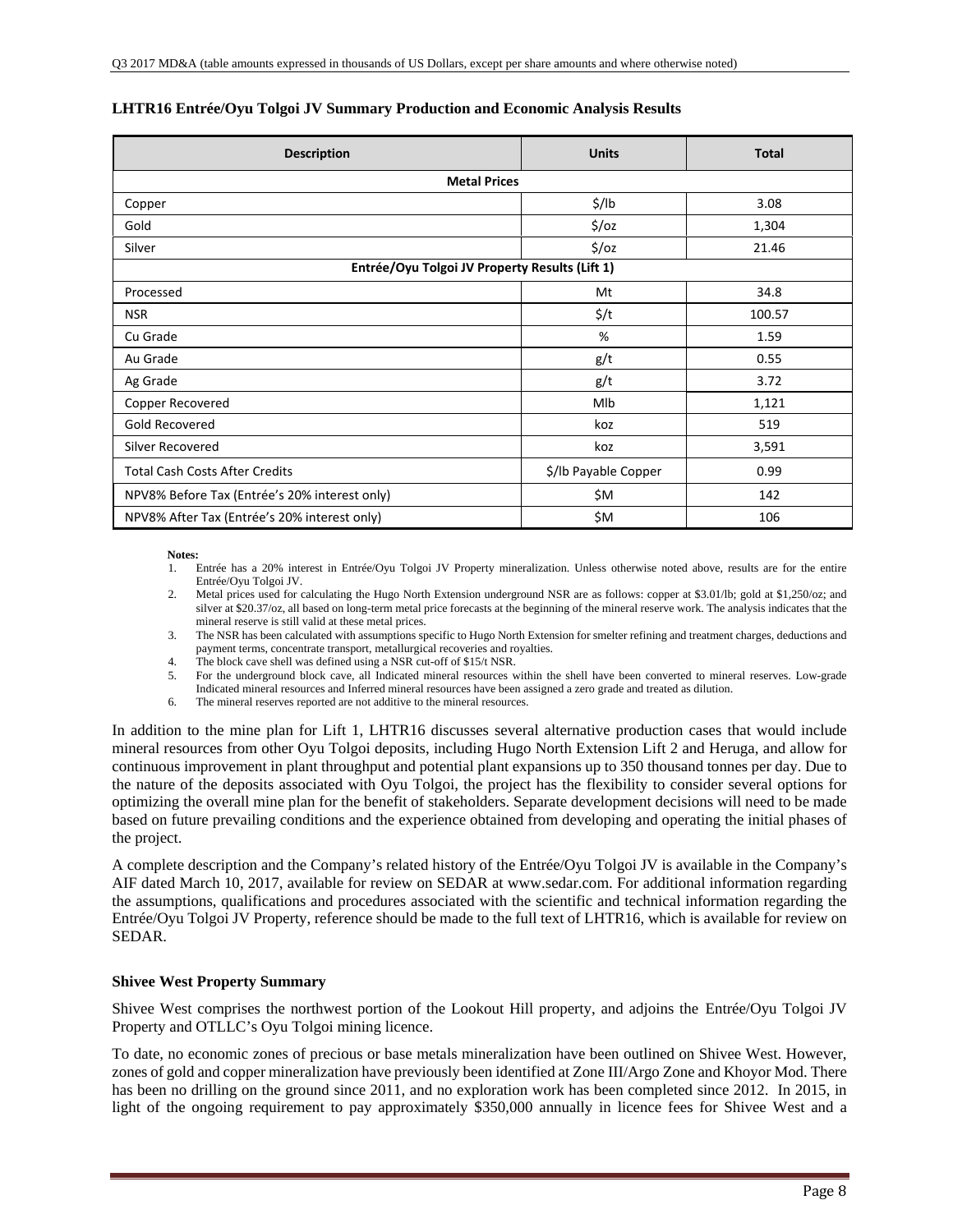determination that no further exploration work would likely be undertaken in the near future, Entrée began to examine options to reduce expenditures in Mongolia. These options included further reducing the area of the mining licence, looking for a purchaser or partner for Shivee West, and rolling the ground into the Entrée/Oyu Tolgoi JV. Management determined that it was in the best interests of Entrée to roll Shivee West into the Entrée/Oyu Tolgoi JV, and Entrée entered into a License Fees Agreement with OTLLC on October 1, 2015. The License Fees Agreement provides the parties will use their best efforts to amend the JVA to include Shivee West in the definition of Entrée/Oyu Tolgoi JV Property. Entrée determined that rolling Shivee West into the Entrée/Oyu Tolgoi JV would provide the joint venture partners with continued security of tenure; Entrée shareholders would continue to benefit from any exploration or development that the Entrée/Oyu Tolgoi JV management committee approves on Shivee West; and Entrée would no longer have to pay licence fees, as the parties agreed that the licence fees would be for the account of each joint venture participant in proportion to their respective interests, with OTLLC contributing Entrée's 20% share charging interest at prime plus 2%. To date, no amended JVA has been entered into, and Entrée retains a 100% interest in Shivee West.

### **Q3 2017 Review**

Exploration and development of the Entrée/Oyu Tolgoi JV Property is under the control of Rio Tinto on behalf of manager OTLLC.

As reported by Turquoise Hill on November 2, 2017, production from the Lift 1 underground mine, which starts on the OTLLC Oyu Tolgoi mining license, remains on track for first draw bell in mid-2020 and sustainable first production in 2021. Activities reported in Q3 2017 include:

- Underground lateral development made good progress with approximately 1.4 equivalent kilometres completed. Since the re-start of development, a total of 5.4 equivalent kilometres of lateral development has been completed.
- The third development crew was deployed. Crews four and five were in training during the quarter and are expected to be deployed during Q4'17. Also during Q3'17, commissioning of the new 3,500 tonne per day development crusher was completed. With the deployment of crews four and five, a step up in lateral development rates is expected to begin in Q4'17.
- At the end of Q3'17, Shaft 2 sinking was at 1,249 metres and work had commenced on the service-level excavation that has a floor at 1,256 metres. Shaft 2 sinking is expected to be complete in 2017 at a final depth of 1,284 metres with fit out occurring over 2018. Shaft 2 is key to future increases in lateral development activity.
- Shaft 5 sinking progressed approximately 214 metres during Q3'17. During September, the underground team achieved the best sinking rate for Shaft 5 since project re-start averaging 2.6 metres per day. Sinking of Shaft 5 began slower than expected due to an extended construction re-start period and lower productivity with completion now likely in early 2018. When completed, Shaft 5 will be dedicated to ventilation thereby increasing the capacity for underground activities; however, with good early progress and continued on-plan lateral development, the completion of Shaft 5 sinking in early 2018 is not expected to materially impact the lateral development plan.
- Development of the convey-to-surface decline continued to progress with month-on-month improvement resulting from the use of project-wide process optimization techniques. The convey-to-surface system is the eventual route of the full 95,000 tonne per day underground ore delivery system to the concentrator; however, it is not a critical path item for first draw bell planned in mid-2020. Expected completion of the convey-tosurface system is 2022, which will facilitate the ramp up to full production by 2027.

For the three and nine months ended September 30, 2017, Entrée expenses related to Mongolian operations were \$0.1 million and \$0.2 million, respectively, compared to \$0.1 million and \$0.3 million for the same periods of 2016. These costs represented in-country administration costs in 2017. In the comparative period of 2016, there were camp closure costs in addition to the general administration costs for the assets. The lower expenses in 2017 compared to 2016 resulted from a reduction of operational activities, personnel and overhead in Mongolia.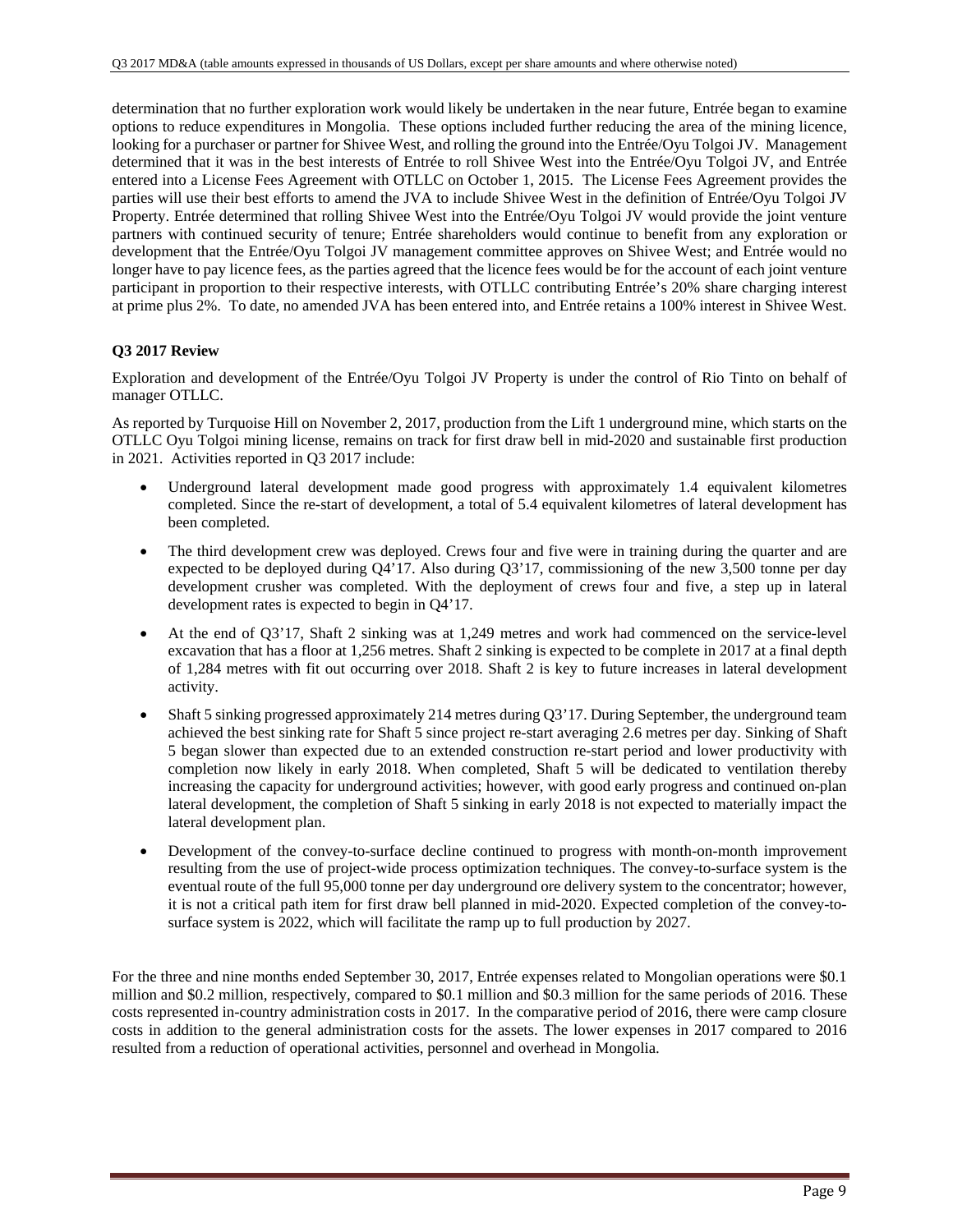# **BLUE ROSE PROPERTY – AUSTRALIA**

#### **Summary**

The Blue Rose silver-iron-gold-copper property is located in the Olary Region of South Australia, 300 kilometres northeast of Adelaide and 130 kilometres west-southwest of Broken Hill. Entrée (operator) has a 56.31% interest in the property, with Giralia Resources Pty Ltd., now a subsidiary of Atlas Iron Limited, retaining a 43.69% interest. The property consists of one exploration licence, EL6006, totalling 257 square kilometres, expiring on July 18, 2019.

In October 2013, the Blue Rose joint venture filed a Part 9B native title application under the South Australia Mining Act and the Wilyakali and Ngadjuri groups registered as native title claimants. A native title agreement was signed with the Wilyakali group in December 2013 and an agreement with the Ngadjuri group was signed in March 2014.

The Braemar Iron Formation is the host rock to magnetite mineralization on both EL6006 and Magnetite Mines Limited's Razorback Iron project, located immediately west of EL6006. Aeromagnetic anomalies coincident with the outcropping and sub-cropping magnetite units extend from Razorback into EL6006. The mineralization within the Braemar Iron Formation forms a simple dipping tabular body with only minor faulting, folding and intrusives. Grades, thickness, dip, and outcropping geometry remain very consistent over kilometres of strike. While the bedded magnetite has the highest iron content, the tillitic unit is diluted by the inclusion of lithic fragments, such as iron-poor granite and metasedimentary dropstones.

On April 18, 2017, the Blue Rose joint venture partners entered into a Deed of Consent, Sale and Variation (the "Deed") with Lodestone Equities Limited and Fe Mines Limited (formerly Braemar Iron Pty Ltd) ("FML"). FML has certain rights in respect of the exploration for, and development of, iron ore on EL6006 pursuant to a prior agreement.

Under the Deed, the Blue Rose joint venture partners agreed to transfer title to EL6006 and assign the native title agreements to FML, and vary a payment required to be made to the Blue Rose joint venture partners under the prior agreement. Under the Deed, FML must now pay to the Blue Rose joint venture partners an aggregate A\$100,000 at completion, and grant to them (a) the right to receive an additional payment(s) upon completion of an initial or subsequent iron ore resource estimate on EL6006, to a maximum of A\$2 million in aggregate; and (b) a royalty equal to 0.65% of the free on board value of iron ore product extracted and recovered from EL6006. Under the Deed, an additional A\$285,000 must also be paid to the Blue Rose joint venture partners upon the commencement of Commercial Production (as such term is defined in the Deed).

The Blue Rose joint venture partners will retain their existing rights to explore for, develop and mine all minerals other than iron ore on EL6006.

On May 23, 2017, the Blue Rose joint venture partners entered into an agreement with Hamelin Gully Pty Ltd, for the sale of data and information relating to ground surrendered by the Blue Rose joint venture partners and subsequently acquired by Hamelin Gully. The purchase price for the data and information was A\$150,000. The transaction closed on July 11, 2017.

#### **Q3 2017 Review**

Expenditures in Q3 2017 were minimal and related to administrative costs in Australia.

# **CAÑARIACO PROJECT ROYALTY – PERU**

#### **Summary**

In July 2015, the Company entered into an agreement with Candente Copper Corp. (TSX:DNT) ("Candente") to acquire a 0.5% NSR royalty on Candente's 100% owned Cañariaco project in Peru for a purchase price of \$500,000.

The Cañariaco project includes the Cañariaco Norte copper-gold-silver deposit, as well as the adjacent Cañariaco Sur and Quebrada Verde copper prospects, located within the western Cordillera of the Peruvian Andes in the Department of Lambayeque, Northern Peru.

There was no activity or expenditures related to this royalty in Q3 2017.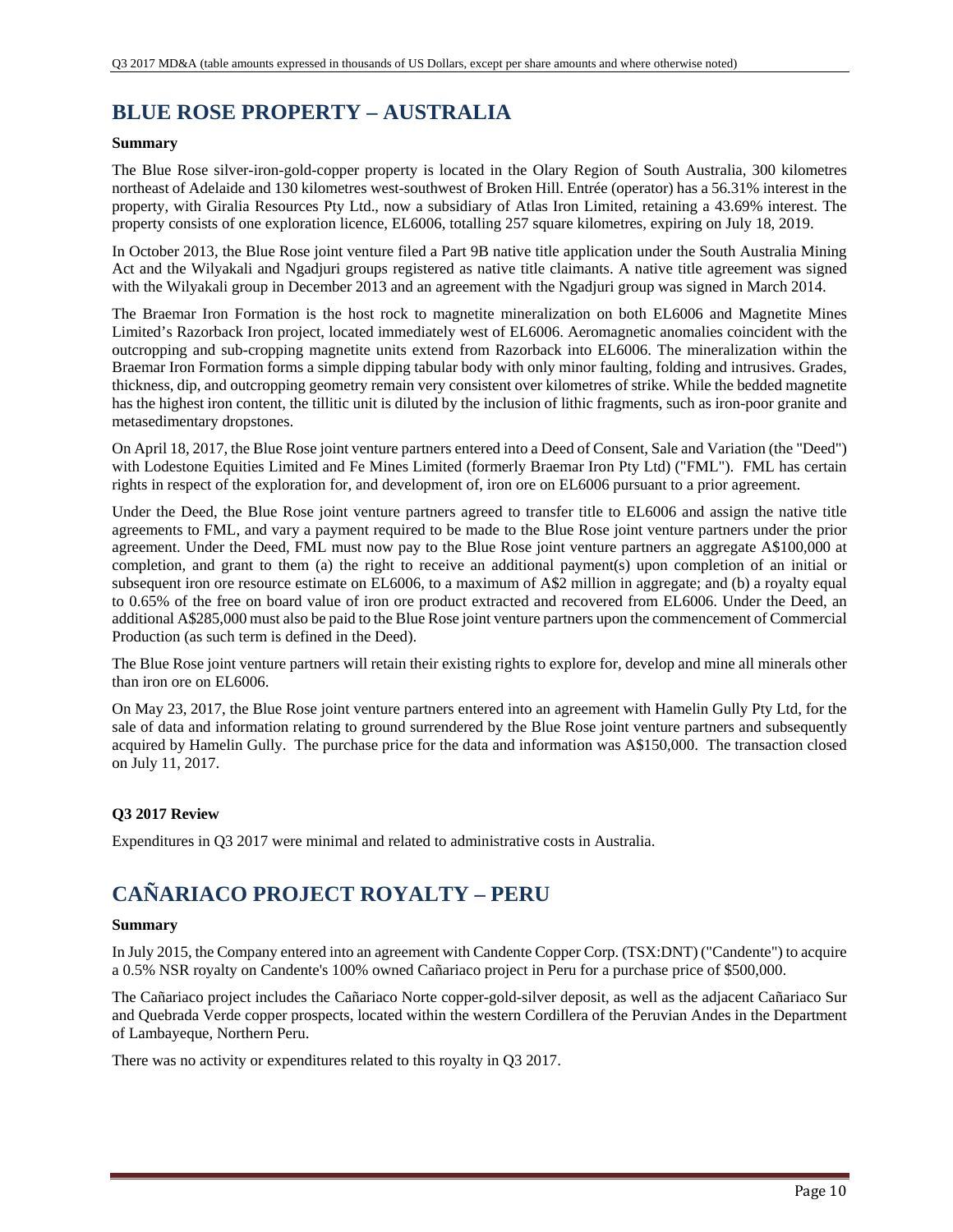## **SUMMARY OF CONSOLIDATED FINANCIAL OPERATING RESULTS**

#### **Plan of arrangement and discontinued operations**

On May 9, 2017, the Company completed a plan of arrangement (the "Arrangement") under Section 288 of the *Business Corporations Act* (British Columbia) pursuant to which Entrée transferred its wholly owned subsidiaries that directly or indirectly hold the Ann Mason Project in Nevada and the Lordsburg property in New Mexico including \$8,843,232 in cash and cash equivalents to a newly incorporated company, Mason Resources Corp. ("Mason Resources") in exchange for 77,804,786 common shares of Mason Resources ("Mason Common Shares"). Mason Resources commenced trading on the TSX on May 12, 2017 under the symbol "MNR".

As part of the Arrangement, Entrée then distributed 77,805,786 Mason Common Shares to Entrée shareholders by way of a share exchange, pursuant to which each existing share of Entrée was exchanged for one "new" share of Entrée and 0.45 of a Mason Common Share. Optionholders and warrantholders of Entrée received replacement options and warrants of Entrée and options and warrants of Mason Resources which were proportionate to, and reflective of the terms of, their existing options and warrants of Entrée.

The assets and liabilities that were transferred to Mason Resources were classified as discontinued operations and classified on the balance sheet as assets / liabilities held for spin-off ("Spin-off"). The discontinued operations include three entities transferred to Mason Resources pursuant to the Arrangement, Mason U.S. Holdings Inc. (formerly Entrée U.S. Holdings Inc.), Mason Resources (US) Inc. (formerly Entrée Gold (US) Inc.), and M.I.M. (U.S.A.) Inc. (collectively the "US Subsidiaries"). The Spin-off distribution was accounted for at the carrying amount, without gain or loss, and resulted in a reduction of stockholders' equity (deficiency) of \$44.2 million.

The closing of the Arrangement resulted in the following Spin-off assets and liabilities being distributed to Mason Resources on May 9, 2017:

|                                          | May 9, 2017  |               | December 31, 2016 |
|------------------------------------------|--------------|---------------|-------------------|
| <b>Current assets</b>                    |              |               |                   |
| Cash                                     | \$<br>8,843  | \$            | 129               |
| Receivables and prepaids                 | 137          |               | 219               |
|                                          | 8,980        |               | 348               |
| Long-term assets                         |              |               |                   |
| Equipment                                | 25           |               | 25                |
| Mineral property interest                | 37,699       |               | 38,379            |
| Reclamation deposits and other           | 481          |               | 481               |
|                                          | 38,205       |               | 38,885            |
| <b>Current liabilities</b>               |              |               |                   |
| Accounts payable and accrued liabilities | (34)         |               | (230)             |
| <b>Long-term liabilities</b>             |              |               |                   |
| Deferred income taxes                    | (2,937)      |               | (3,015)           |
| <b>Net assets</b>                        | \$<br>44,214 | $\mathcal{S}$ | 35,988            |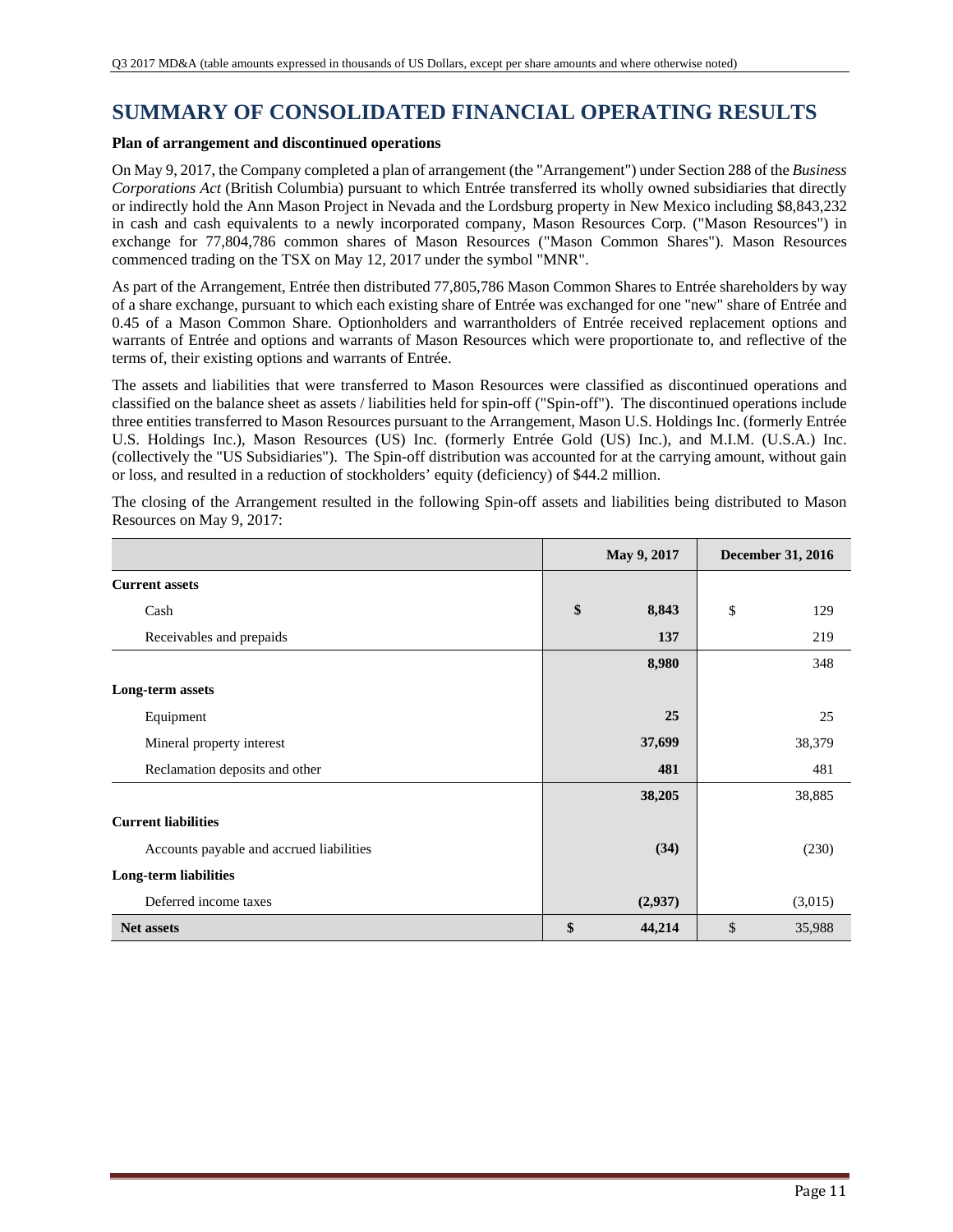#### **Operating Results**

The Company's operating results for the three and nine months ended September 30 were:

|                                                 | Three months ended September 30 |        |    |                |    | Nine months ended September 30 |    |        |    |         |    |         |
|-------------------------------------------------|---------------------------------|--------|----|----------------|----|--------------------------------|----|--------|----|---------|----|---------|
|                                                 |                                 | 2017   |    | 2016           |    | 2015                           |    | 2017   |    | 2016    |    | 2015    |
| Expenses                                        |                                 |        |    |                |    |                                |    |        |    |         |    |         |
| Exploration                                     | \$                              | 95     | \$ | 50             | \$ | 284                            | \$ | 273    | \$ | 419     | \$ | 1,172   |
| General and administration                      |                                 | 258    |    | 525            |    | 729                            |    | 1,632  |    | 1,553   |    | 2,515   |
| Restructuring costs                             |                                 | 14     |    |                |    |                                |    | 210    |    |         |    |         |
| Depreciation                                    |                                 | 7      |    | 3              |    | 5                              |    | 14     |    | 11      |    | 16      |
| Foreign exchange loss (gain)                    |                                 | (349)  |    | (39)           |    | (1, 137)                       |    | (406)  |    | 397     |    | (2,517) |
| Other                                           |                                 |        |    |                |    |                                |    | (52)   |    |         |    |         |
| Operating loss (income)                         |                                 | 25     |    | 539            |    | (119)                          |    | 1,671  |    | 2,380   |    | 1,186   |
| Interest expense, net                           |                                 | 49     |    | 45             |    | 66                             |    | 122    |    | 129     |    | 123     |
| Loss from equity investee                       |                                 | 55     |    | 62             |    | 25                             |    | 157    |    | 169     |    | 78      |
| Operating loss (income)<br>before income taxes  |                                 | 129    |    | 646            |    | (28)                           |    | 1,950  |    | 2,678   |    | 1,387   |
| Income tax recovery                             |                                 |        |    | $\overline{a}$ |    | (662)                          |    | (72)   |    |         |    | (897)   |
| Net loss (income) from<br>continuing operations |                                 | 129    |    | 646            |    | (690)                          |    | 1,878  |    | 2,678   |    | 490     |
| Net loss from discontinued<br>operations        |                                 | ۰      |    | 363            |    | 836                            |    | 176    |    | 1,017   |    | 3,266   |
| Net loss                                        |                                 | 129    |    | 1,009          |    | 146                            |    | 2,054  |    | 3,695   |    | 3,756   |
| Foreign currency<br>translation adjustment      |                                 | 893    |    | 172            |    | 1,889                          |    | 2,505  |    | (1,176) |    | 4,171   |
| Net loss and comprehensive loss                 | \$                              | 1,022  | \$ | 1,181          | \$ | 2,035                          | \$ | 4,559  | \$ | 2,519   | \$ | 7,927   |
| Net loss per common share                       |                                 |        |    |                |    |                                |    |        |    |         |    |         |
| Basic/diluted-continuing<br>operations          | \$                              | (0.00) | \$ | (0.00)         | \$ | 0.00                           | \$ | (0.01) | \$ | (0.02)  | \$ | (0.00)  |
| Basic/diluted - discontinued<br>operations      | \$                              | (0.00) | \$ | (0.00)         | \$ | (0.01)                         | \$ | (0.00) | \$ | (0.01)  | \$ | (0.02)  |
| Total assets                                    | \$                              | 8,807  | \$ | 54,515         | \$ | 65,733                         | \$ | 8,807  | \$ | 54,515  | \$ | 65,733  |
| Total non-current liabilities                   | \$                              | 32,428 | \$ | 34,339         | \$ | 39,084                         | \$ | 32,428 | \$ | 34,339  | \$ | 39,084  |

During the three and nine months ended September 30, 2017, the Company's net loss from continuing operations was \$0.1 million and \$1.9 million, respectively, compared to \$1.0 million and \$2.7 million for the same periods in 2016. This reduction was due to reduced corporate administration expenses with the spin-out of Mason Resources. In addition, positive foreign exchange fluctuations primarily related to the USD:CAD exchange rate and a reduction in exploration related expenditures contributed to the decrease.

General and administration costs in Q3 2017 were lower than in 2016 due to completion of the Mason Resources spinout in Q2 2017 resulting in lower corporate costs subsequent to the date of the spin-out. During the nine month period ended September 30, 2017, general and administration costs were higher than in the comparative period of 2016 due to the costs to complete the restructuring earlier in 2017.

Exploration costs in Mongolia were lower in 2017 due to a reduction in staffing and general administrative costs.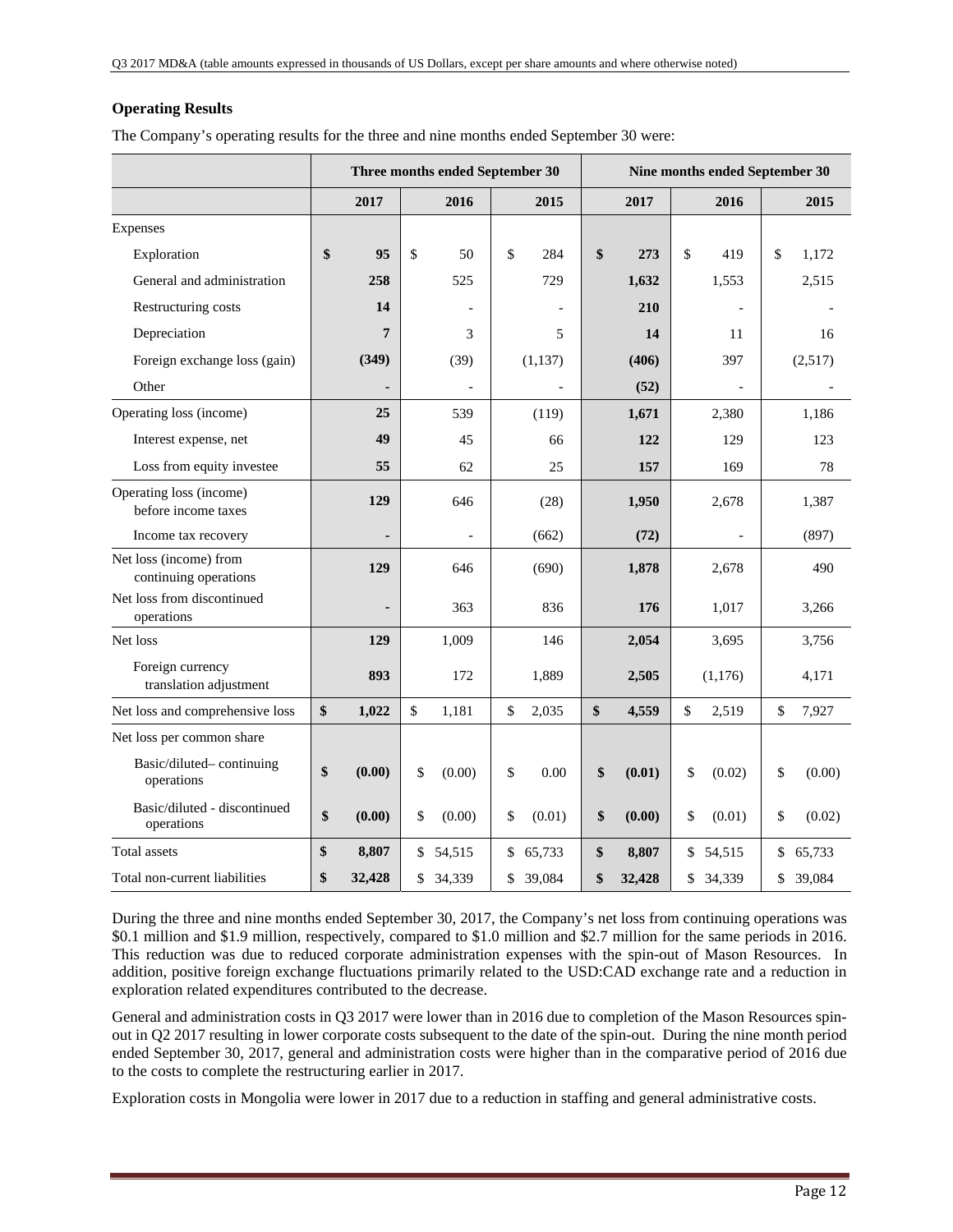The resulting foreign exchange gain of \$0.4 million in 2017 was primarily the result of movements between the C\$ and US\$ as the Company holds its cash in both currencies.

Interest expense (net) was primarily related to the loan payable to OTLLC pursuant to the Entrée/Oyu Tolgoi JV Property and is subject to a variable interest rate.

The loss from equity investee was related to the Entrée/Oyu Tolgoi JV Property and was consistent with comparative periods.

Net loss from discontinued operations was due to the Arrangement that was completed during Q2 2017 and the amount was related to exploration costs of the assets that were spun-out to Mason Resources.

The total assets as at September 30, 2017 are substantially lower than the comparative periods due to the completion of the restructuring and resulting roll out of the assets into Mason Resources. The non-current liabilities are lower than past periods due to repayment in 2016 of the deferred revenue balance to Sandstorm Gold Ltd. ("Sandstorm").

|                                                           | Q3 17                    | Q2 17        | Q1 17                    | Q4 16        | Q3 16                    | Q <sub>2</sub> 16 | Q1 16                    | Q4 15        |
|-----------------------------------------------------------|--------------------------|--------------|--------------------------|--------------|--------------------------|-------------------|--------------------------|--------------|
| Exploration                                               | \$<br>95                 | \$<br>109    | \$<br>69                 | \$<br>70     | \$<br>50                 | \$<br>142         | \$<br>227                | \$<br>487    |
| General and administrative                                | 272                      | 613          | 905                      | 937          | 525                      | 476               | 552                      | 2,153        |
| Depreciation                                              | $\overline{7}$           | 4            | 3                        | 4            | 3                        | 4                 | 4                        | 5            |
| Foreign exchange (gain) loss                              | (349)                    | (100)        | 43                       | (54)         | (39)                     | 4                 | 432                      | (403)        |
| Operating loss                                            | 25                       | 626          | 1,020                    | 957          | 539                      | 626               | 1,215                    | 2,242        |
| Interest expense, net                                     | 49                       | 38           | 35                       | 48           | 45                       | 43                | 41                       | 289          |
| Loss from equity investee                                 | 55                       | 55           | 48                       | 68           | 62                       | 60                | 47                       | 41           |
| Income tax (recovery) expense                             | $\overline{\phantom{a}}$ | (72)         | $\overline{\phantom{a}}$ | (553)        | $\overline{\phantom{a}}$ |                   | $\overline{\phantom{a}}$ | 1,057        |
| Net loss from continuing<br>operations                    | \$<br>129                | \$<br>647    | \$<br>1,103              | \$<br>520    | \$<br>646                | \$<br>729         | \$<br>1,303              | 3,629<br>\$  |
| Net loss from discontinued<br>operations                  |                          | 23           | 153                      | \$<br>448    | \$<br>363                | \$<br>325         | \$<br>329                | \$<br>446    |
| Net loss                                                  | \$<br>129                | \$<br>670    | \$<br>1,256              | \$<br>968    | \$<br>1,009              | \$<br>1,054       | \$<br>1,632              | \$<br>4,075  |
| Basic/diluted loss per share -<br>continuing operations   | \$ (0.00)                | \$<br>(0.00) | $\mathbb{S}$<br>(0.01)   | \$<br>(0.00) | \$<br>(0.00)             | \$<br>(0.00)      | \$<br>(0.01)             | \$<br>(0.02) |
| Basic/diluted loss per share -<br>discontinued operations | \$ (0.00)                | \$<br>(0.00) | \$<br>(0.00)             | \$<br>(0.00) | \$<br>(0.00)             | (0.00)<br>\$      | \$<br>(0.00)             | \$<br>(0.00) |

#### *Quarterly Financial Data – 2 year historic trend*

Exploration costs trended lower since the peak in Q4 2015 as the Company reduced its technical review work related to the Entrée/Oyu Tolgoi JV Property and placed all non-material properties on care and maintenance through 2015 and 2016.

General and administrative costs in Q4 2015 included termination and shutdown costs primarily attributable to a reduction of employee levels in Canada as well as a reduction in certain other overhead expenditures. These costs have trended lower since then in line with the reduction in exploration activities with the exception of Q4 2016 and Q1 2017 which incurred one-time costs associated with the strategic reorganization initiatives.

Interest expense is primarily due to accrued interest on the OTLLC loan payable, partially offset by interest income earned on invested cash. Interest expense remains consistent quarter on quarter, with the exception of Q4 2015, which included an adjustment to accrued interest income from prior periods. Interest income continues to decrease every quarter due to lower principal amounts invested as a result of cash expenditures on operations throughout the year.

The loss from equity investee remains consistent quarter on quarter.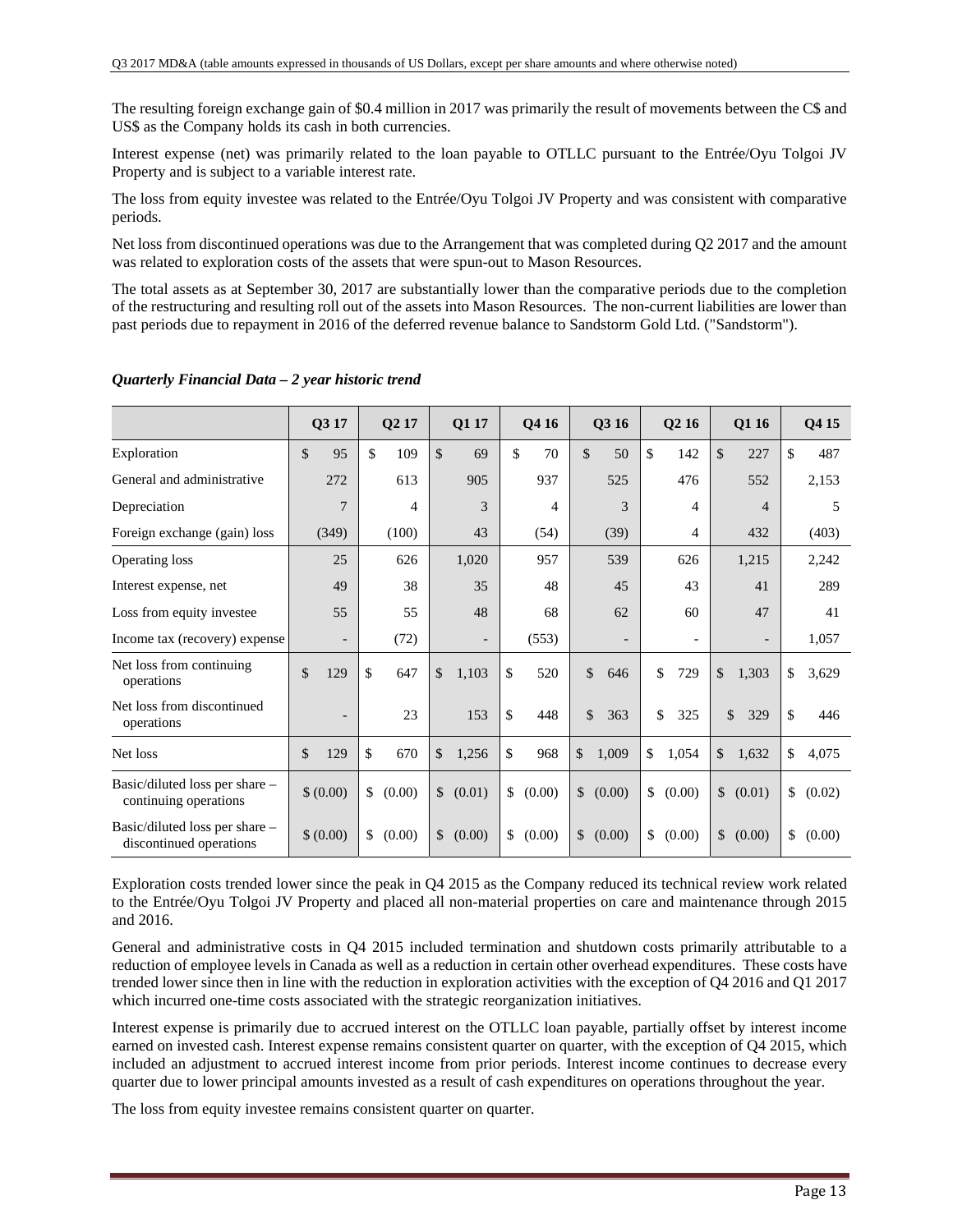|                                                   |             | Three months ended September 30 |                | Nine months ended September 30 |          |     |         |    |         |
|---------------------------------------------------|-------------|---------------------------------|----------------|--------------------------------|----------|-----|---------|----|---------|
|                                                   | 2017        | 2016                            | 2015           |                                | 2017     |     | 2016    |    | 2015    |
| Cash used in operating activities                 |             |                                 |                |                                |          |     |         |    |         |
| - Before changes in working<br>capital items      | \$<br>(467) | \$<br>(902)                     | \$<br>(1,835)  | \$                             | (2,528)  | \$  | (1,875) | \$ | (6,899) |
| - After changes in working<br>capital items       | (596)       | (1,117)                         | (1,252)        |                                | (2, 424) |     | (9,460) |    | (7,187) |
| Cash flows from financing activities              | 159         | 17                              | $\overline{c}$ |                                | 5,237    |     | 53      |    |         |
| Cash flows from (used in) investing<br>activities |             | $\overline{a}$                  | (508)          |                                | (8,937)  |     | 34      |    | (515)   |
| Net cash outflows                                 | (437)       | (1,100)                         | (1,758)        |                                | (6,124)  |     | (9,373) |    | (7,695) |
| Effect of exchange rate changes on<br>cash        | 322         | 3                               | (132)          |                                | 513      |     | 187     |    | (337)   |
| Cash balance                                      | \$7,651     | \$<br>13,600                    | \$<br>25,485   | \$                             | 7,651    | \$. | 13,600  | S  | 25,485  |

## **LIQUIDITY AND CAPITAL RESOURCES**

For Q3 2017, cash expenditures after working capital items was lower than the comparative period in 2016 due to the completion of the restructuring in Q2 2017 resulting in lower corporate costs going forward. For the nine month period ended September 30, 2017, cash expenditures after working capital items was lower than the comparative period in 2016 due to the \$5.5 million cash refund to Sandstorm (see "Amended Sandstorm Agreement" below) and approximately \$1.0 million to reduce the accounts payable balance in Q1 2016.

For the nine month period ended September 30, 2017, cash flows from financing activities included \$5.2 million received from the non-brokered private placement which closed in January 2017 and some minor stock option proceeds. During the three month period ended September 30, 2017, cash flows from financing activities related to stock option exercises in the quarter.

For the nine month period ended September 30, 2017, cash flows from investing activities included the transfer of \$8,750,000 to Mason Resources on May 1, 2017 as a capital contribution in connection with the Arrangement. The transaction costs associated with the Arrangement totaled \$0.4 million, of which \$0.2 million was recovered from Mason Resources.

The Company is an exploration stage company and has not generated positive cash flow from its operations. As a result, the Company has been dependent on equity and production-based financings for additional funding. Working capital on hand at September 30, 2017 was approximately \$7.8 million with a cash balance of approximately \$7.7 million. Management believes it has adequate financial resources to satisfy its obligations over the next 12 month period and up to the expected time when the Company believes it will commence production. The Company does not anticipate the need for additional funding during this time.

#### **Loan Payable to Oyu Tolgoi LLC**

Under the terms of the Entrée/Oyu Tolgoi JV, OTLLC will contribute funds to approved joint venture programs and budgets on the Company's behalf. Interest on each loan advance shall accrue at an annual rate equal to OTLLC's actual cost of capital or the prime rate of the Royal Bank of Canada, plus two percent (2%) per annum, whichever is less, as at the date of the advance. The loan will be repayable by the Company monthly from ninety percent (90%) of the Company's share of available cash flow from the Entrée/Oyu Tolgoi JV. In the absence of available cash flow, the loan will not be repayable. The loan is not expected to be repaid within one year.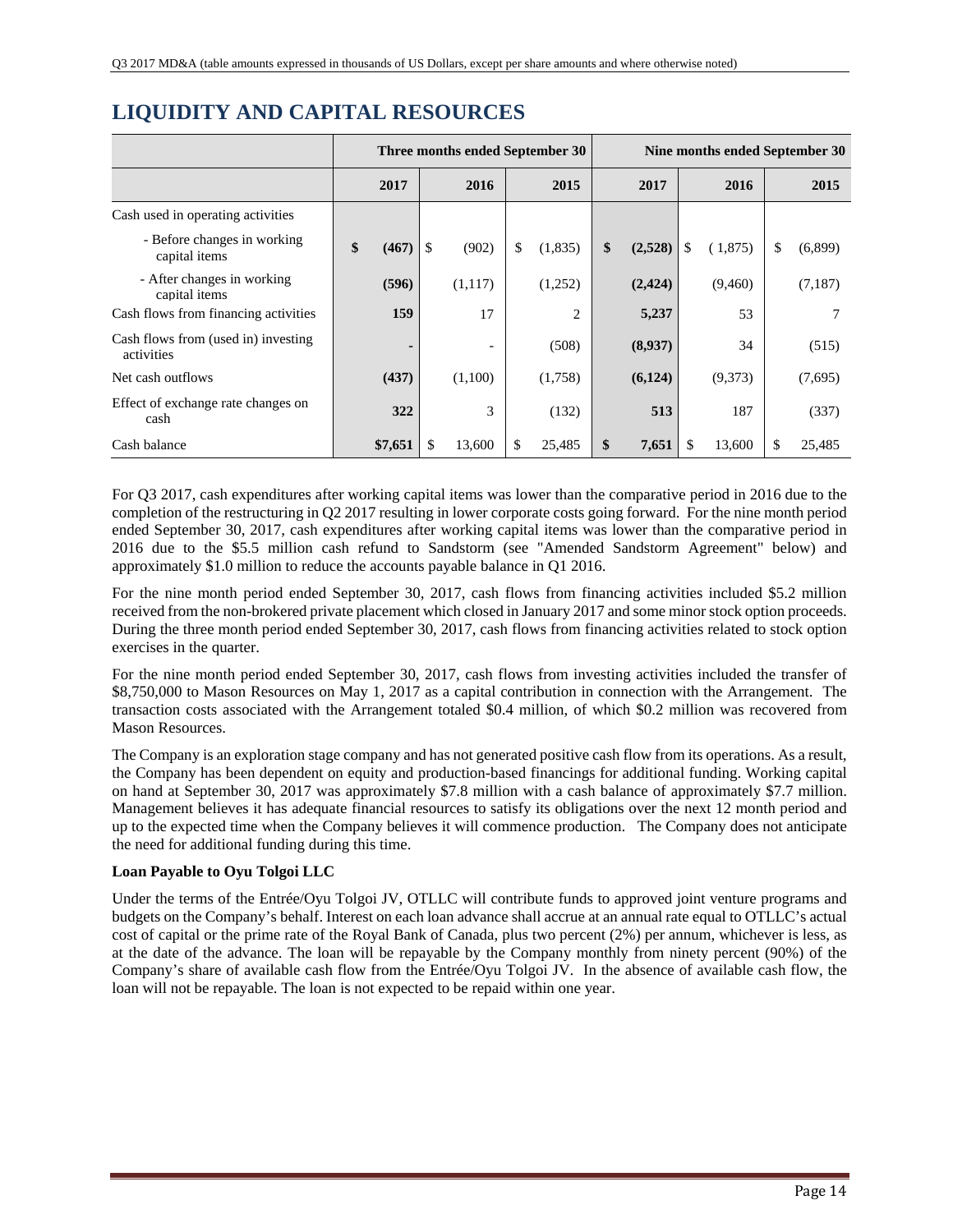### **Contractual Obligations**

As at September 30, 2017, the Company had the following contractual obligations outstanding:

|                                             |    | <b>Total</b> |        | Less than 1 year | $1 - 2$ years |   | <b>Thereafter</b> |
|---------------------------------------------|----|--------------|--------|------------------|---------------|---|-------------------|
| Accounts payable and accrued<br>liabilities |    | 188          | ₼<br>D | 188              | -             |   |                   |
| Lease commitments                           | ΨD | 594          | ¢<br>D | 105              | 233           | ◡ | 256               |

### **STOCKHOLDERS' EQUITY**

The Company's authorized share capital consists of unlimited common shares without par value.

On May 9, 2017, the Company completed the spin-out of its Ann Mason Project and Lordsburg property (the "U.S. Projects") into Mason Resources through the Arrangement. As part of the Arrangement, Entrée shareholders received Mason Common Shares by way of a share exchange, pursuant to which each existing share of Entrée was exchanged for one "new" share of Entrée and 0.45 of a Mason Common Share. Optionholders and warrantholders of Entrée received replacement options and warrants of Entrée and options and warrants of Mason Resources which were proportionate to, and reflective of the terms of, their existing options and warrants of Entrée. As a result of the completed Arrangement, stockholders' equity was reduced by \$44.2 million.

At September 30, 2017, the Company had 173,573,572 shares issued and outstanding and at November 10, 2017, the Company had 173,573,572 shares issued and outstanding.

On January 11 and 13, 2017, the Company closed a non-brokered private placement in two tranches issuing a total of 18,529,484 units at a price of C\$0.41 per unit for aggregate gross proceeds of C\$7.6 million. Each unit consisted of one common share of the Company and one-half of one transferable Warrant. Each whole Warrant entitled the holder to acquire one additional common share of the Company at a price of C\$0.65 per share for a period of 5 years. No commissions or finders' fees were payable in connection with the private placement. Pursuant to the Arrangement, on May 23, 2017 each Warrant was exchanged for one replacement Entrée Warrant and 0.45 of a Mason Resources transferable common share purchase warrant with the same attributes as the original Warrants. The exercise price of the replacement Entrée Warrants was adjusted based on the market value of the two companies after completion of the Arrangement.

#### **Share Purchase Warrants**

| <b>Expiry date</b> | <b>Post-Arrangement</b><br>adjusted exercise price<br>per share C\$ | <b>Pre-Arrangement</b><br>exercise price per share<br>$\mathbf{C}\$$ | Number of share<br>purchase warrants<br>(000's) |
|--------------------|---------------------------------------------------------------------|----------------------------------------------------------------------|-------------------------------------------------|
| January 10, 2022   | 0.55                                                                | 0.65                                                                 | 8,655                                           |
| January 12, 2022   | 0.55                                                                | 0.65                                                                 | 610                                             |

At September 30, 2017 and at the date of this MD&A, the following share purchase warrants were outstanding:

### **Stock Option Plan**

The Company has adopted a stock option plan (the "Plan") to grant options to directors, officers, employees and consultants. Under the Plan, the Company may grant options to acquire up to 10% of the issued and outstanding shares of the Company. Options granted can have a term of up to ten years and an exercise price typically not less than the Company's closing stock price on the TSX on the last trading day before the date of grant. Vesting is determined at the discretion of the Board.

Under the Plan, an option holder may elect to terminate an option, in whole or in part and, in lieu of receiving shares to which the terminated option relates (the "Designated Shares"), receive the number of shares, disregarding fractions, which, when multiplied by the weighted average trading price of the shares on the TSX during the five trading days immediately preceding the day of termination (the "Fair Value" per share) of the Designated Shares, has a total dollar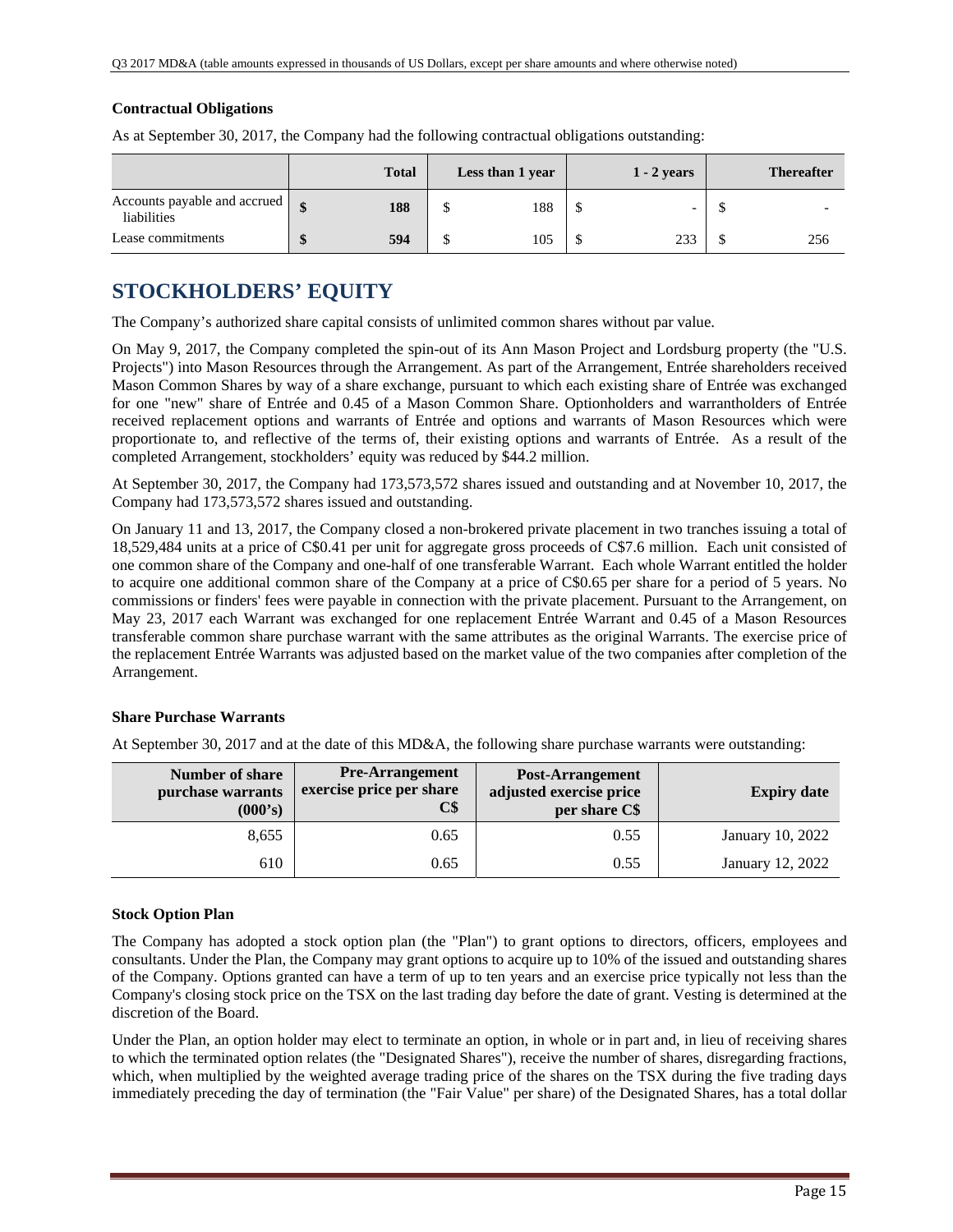value equal to the number of Designated Shares multiplied by the difference between the Fair Value and the exercise price per share of the Designated Shares.

Pursuant to the Arrangement, on May 23, 2017 each outstanding option was exchanged for one replacement Entrée option with the same expiry date and 0.45 of a Mason Resources option. The exercise prices of the replacement Entrée options were adjusted based on the market value of the two companies after completion of the Arrangement.

As at September 30, 2017, the Company had 7,345,000 stock options outstanding, of which 7,312,500 had vested and were exercisable. Subsequent to September 30, 2017, the Company granted a total of 1,835,000 options at a price of C\$0.52 to directors, officers, employees and consultants of the Company.

During the three month period ended September 30, 2017, 860,000 stock options were exercised or terminated and transformed into stock appreciation rights. An aggregate 670,605 common shares were issued, and the Company received gross proceeds of C\$199,350 from the option exercises. Additionally, 100,000 stock options with an exercise price of C\$0.61 expired. Subsequent to September 30, 2017 5,000 stock options with an exercise price of C\$0.47 expired.

For the nine months ended September 30, 2017, the total stock-based compensation charges related to stock options granted and vested and the inducement bonus shares was \$0.2 million (2016 - \$0.1 million). The increase in stock based compensation was primarily due to the issuing of 100,000 common shares pursuant to a grant of previously reserved employment inducement bonus shares.

| <b>Number of shares</b><br>(000's) | Vested $(000 \text{ s})$ | Aggregate<br>intrinsic value C\$<br>(000's) | <b>Pre-Arrangement</b><br>exercise price per<br>share C\$ | Post-<br><b>Arrangement</b><br>adjusted exercise<br>price per share C\$ | <b>Expiry date</b> |
|------------------------------------|--------------------------|---------------------------------------------|-----------------------------------------------------------|-------------------------------------------------------------------------|--------------------|
| 2,855                              | 2,855                    | 906                                         | $0.30 - 0.56$                                             | $0.26 - 0.47$                                                           | $Mar - Dec 2018$   |
| 860                                | 860                      | 464                                         | 0.21                                                      | 0.18                                                                    | Dec 2019           |
| 1,320                              | 1,320                    | 567                                         | $0.33 - 0.38$                                             | $0.28 - 0.32$                                                           | July – Dec $2020$  |
| 2,240                              | 2,240                    | 809                                         | $0.39 - 0.42$                                             | $0.33 - 0.36$                                                           | $Mar - Nov 2021$   |
| 65                                 | 33                       | $\overline{4}$                              | n/a                                                       | 0.62                                                                    | May 2022           |
| 1,835                              | 1,835                    | 367                                         | n/a                                                       | 0.52                                                                    | Oct 2022           |
| 9,175                              | 9,143                    | 3,117                                       |                                                           |                                                                         |                    |

The following is a summary of stock options outstanding as at the date of this report:

### **PLAN OF ARRANGEMENT**

On May 9, 2017, the Company completed the spin-out of its U.S. Projects into Mason Resources through the Arrangement. The Mason Common Shares commenced trading on the TSX on May 12, 2017 under the symbol "MNR".

The Arrangement was designed to deliver greater value to shareholders by unlocking the value of the Ann Mason Project in Nevada while minimizing dilution to Entrée's flagship asset in Mongolia. With the spin-out of Mason Resources complete, the Company is focused on completion of an updated Technical Report which will include a Preliminary Economic Assessment of the Entrée/Oyu Tolgoi JV's Hugo North Extension Lift 2 and Heruga deposits, assessing other high quality, value accretive royalty and development opportunities, and identifying opportunities to streamline Entrée's joint venture interest or crystalize value ahead of production from the Entrée/Oyu Tolgoi JV Property.

### **AMENDED SANDSTORM AGREEMENT**

On February 14, 2013, the Company entered into an Equity Participation and Funding Agreement with Sandstorm (the "2013 Agreement"). Pursuant to the 2013 Agreement, Sandstorm provided an upfront refundable deposit (the "Deposit") of \$40 million to the Company. The Company will use future payments that it receives from its mineral property interests to purchase and deliver metal credits to Sandstorm, in amounts that are indexed to the Company's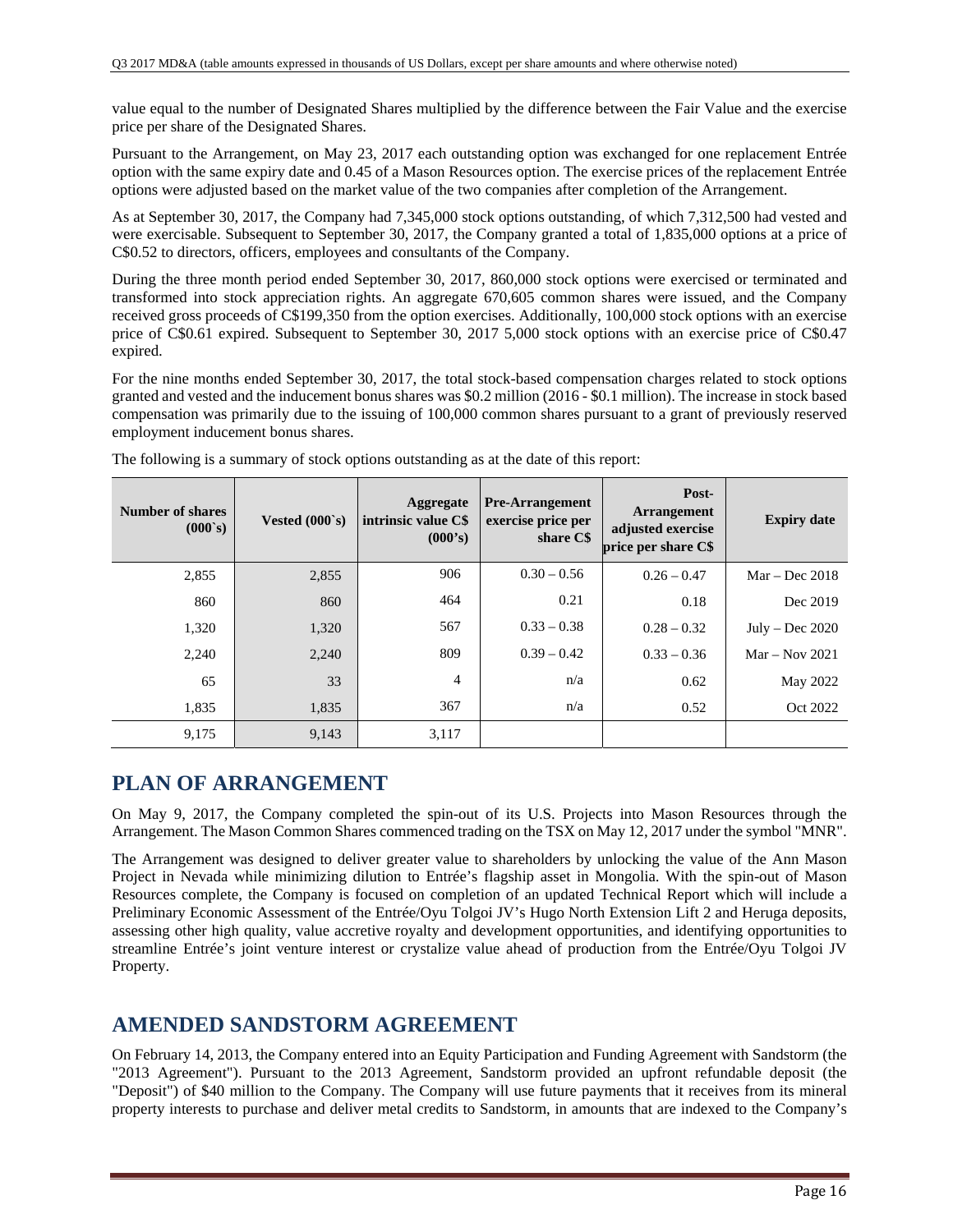share of gold, silver and copper production from the currently defined Entrée/Oyu Tolgoi JV Property. Upon the delivery of metal credits, Sandstorm will also make the cash payment outlined below. In addition, the 2013 Agreement provided for a partial refund of the Deposit and a pro rata reduction in the number of metal credits deliverable to Sandstorm in the event of a partial expropriation of Entrée's economic interest, contractually or otherwise, in the Entrée/Oyu Tolgoi JV Property.

On February 23, 2016, the Company and Sandstorm entered into an Agreement to Amend the 2013 Agreement, whereby the Company refunded 17% of the Deposit (\$6.8 million) (the "Refund") in cash and shares thereby reducing the Deposit to \$33.2 million for a 17% reduction in the metal credits that the Company is required to deliver to Sandstorm. At closing on March 1, 2016, the parties entered into an Amended and Restated Equity Participation and Funding Agreement (the "Amended Sandstorm Agreement"). Under the terms of the Amended Sandstorm Agreement, the Company will purchase and deliver gold, silver and copper credits equivalent to:

- 28.1% of Entrée's share of gold and silver, and 2.1% of Entrée's share of copper, produced from the Shivee Tolgoi mining licence (excluding Shivee West); and
- 21.3% of Entrée's share of gold and silver, and 2.1% of Entrée's share of copper, produced from the Javhlant mining licence.

Upon the delivery of metal credits, Sandstorm will make a cash payment to the Company equal to the lesser of the prevailing market price and \$220 per ounce of gold, \$5 per ounce of silver and \$0.50 per pound of copper (subject to inflation adjustments). After approximately 8.6 million ounces of gold, 40.3 million ounces of silver and 9.1 billion pounds of copper have been produced from the entire Entrée/Oyu Tolgoi JV Property (as currently defined) the cash payment will be increased to the lesser of the prevailing market price and \$500 per ounce of gold, \$10 per ounce of silver and \$1.10 per pound of copper (subject to inflation adjustments). To the extent that the prevailing market price is greater than the amount of the cash payment, the difference between the two will be credited against the Deposit (the net amount of the Deposit being the "Unearned Balance").

This arrangement does not require the delivery of actual metal, and the Company may use revenue from any of its assets to purchase the requisite amount of metal credits.

Under the Amended Sandstorm Agreement, Sandstorm has a right of first refusal, subject to certain exceptions, on future production-based funding agreements. The Amended Sandstorm Agreement also contains other customary terms and conditions, including representations, warranties, covenants and events of default. The initial term of the Amended Sandstorm Agreement is 50 years, subject to successive 10-year extensions at the discretion of Sandstorm.

In addition, the Amended Sandstorm Agreement provides that the Company will not be required to make any further refund of the Deposit if Entrée's economic interest is reduced by up to and including 17%. If there is a reduction of greater than 17% up to and including 34%, the Amended Sandstorm Agreement provides the Company with the ability to refund a corresponding portion of the Deposit in cash or common shares of the Company or any combination of the two at the Company's election, in which case there would be a further corresponding reduction in deliverable metal credits. If the Company elects to refund Sandstorm with common shares of the Company, the value of each common share shall be equal to the volume weighted average price ("VWAP") for the five (5) trading days immediately preceding the 90th day after the reduction in Entrée's economic interest. In no case will Sandstorm become a "control person" under the Amended Sandstorm Agreement. In the event an issuance of shares would cause Sandstorm to become a "control person", the maximum number of shares will be issued, and with respect to the value of the remaining shares, 50% will not be refunded (and there will not be a corresponding reduction in deliverable metal credits) and the remaining 50% will be refunded by the issuance of shares in tranches over time, such that the number of shares that Sandstorm holds does not reach or exceed 20%. All shares will be priced in the context of the market at the time they are issued.

In the event of a full expropriation, the remainder of the Unearned Balance after the foregoing refunds must be returned in cash.

The Amended Sandstorm Agreement does not impact Sandstorm's requirement to vote its shares as Entrée's Board specifies with respect to any potential acquisition of the Company, provided the potential acquirer agrees to execute and deliver to Sandstorm a deed of adherence to the Amended Sandstorm Agreement.

For accounting purposes, the Deposit is accounted for as deferred revenue on the balance sheet and the original Deposit was recorded at the historical amount of \$40.0 million. As a result of the Amended Sandstorm Agreement, the deferred revenue amount was adjusted to reflect the \$6.8 million Refund which was recorded at the foreign exchange amount at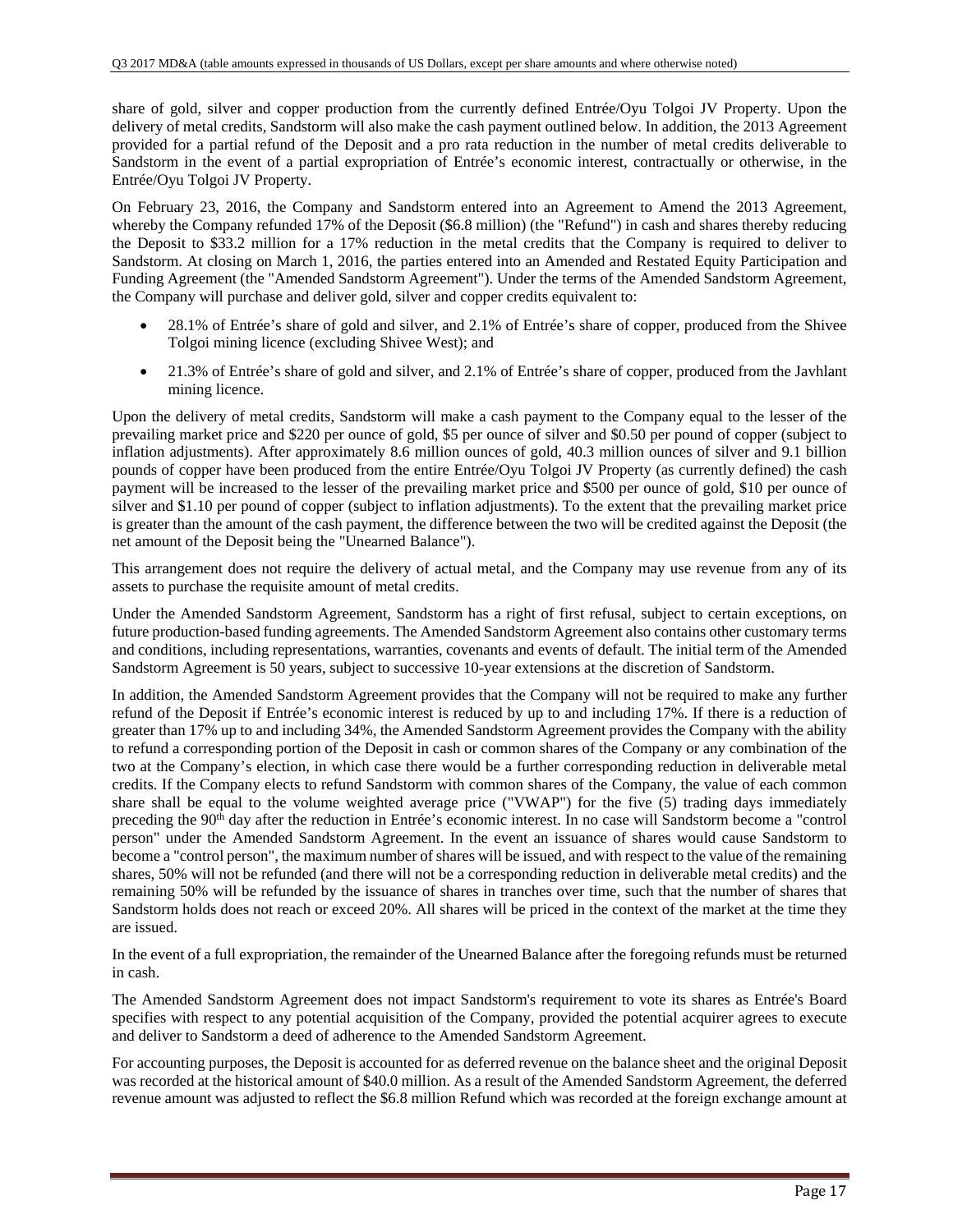the date of the Refund resulting in a net balance of C\$30.9 million. This amount is subject to foreign currency fluctuations upon conversion to US dollars at each reporting period.

The \$6.8 million Refund was paid with \$5.5 million in cash and the issuance of \$1.3 million of common shares of the Company. On March 1, 2016, the Company issued 5,128,604 common shares to Sandstorm at a price of C\$0.3496 per common share pursuant to the Agreement to Amend. The price was calculated using the VWAP of Entrée's shares on the TSX for the 15 trading days preceding February 23, 2016, the effective date of the Agreement to Amend.

As at September 30, 2017 Sandstorm owned 23,900,380 common shares, or 13.8% of the outstanding shares of the Company.

## **OTHER DISCLOSURES**

#### *Off-Balance Sheet Arrangements*

Entrée has no off-balance sheet arrangements except for the contractual obligation noted above.

#### *Financial Instruments*

The following table provides the fair value of each classification of financial instrument:

|                                          | <b>September 30, 2017</b> | <b>December 31, 2016</b> |
|------------------------------------------|---------------------------|--------------------------|
| Financial assets                         |                           |                          |
| Cash and cash equivalents                | \$<br>7,651               | \$<br>13,262             |
| Receivables                              | 256                       | 37                       |
| Deposits                                 | 15                        | 9                        |
| Total financial assets                   | \$<br>7,922               | \$<br>13,308             |
| <b>Financial liabilities</b>             |                           |                          |
| Accounts payable and accrued liabilities | \$<br>188                 | \$<br>225                |
| Loans payable                            | 7,754                     | 7,334                    |
| Total financial liabilities              | \$<br>7,942               | \$<br>7,559              |

Fair value measurement is based on a fair value hierarchy, which requires an entity to maximize the use of observable inputs and minimize the use of unobservable inputs when measuring fair value. The standard describes three levels of inputs that may be used to measure fair value which are:

Level 1 — Quoted prices that are available in active markets for identical assets or liabilities.

Level 2 — Quoted prices in active markets for similar assets that are observable.

Level 3 — Unobservable inputs that are supported by little or no market activity and that are significant to the fair value of the assets or liabilities.

At September 30, 2017, the Company had Level 1 financial instruments, consisting of cash and cash equivalents, with a fair value of \$7.7 million.

### **INTERNATIONAL FINANCIAL REPORTING STANDARDS**

The Company is a "domestic" issuer under Canadian securities law and a "foreign private issuer" under United States Securities and Exchange Commission ("SEC") regulations. The Company files its financial statements with both Canadian and US securities regulators in accordance with US GAAP, as permitted under current regulations. In 2008, the Accounting Standards Board in Canada and the Canadian Securities Administrators ("CSA") confirmed that domestic issuers were required to transition to International Financial Reporting Standards ("IFRS") for fiscal years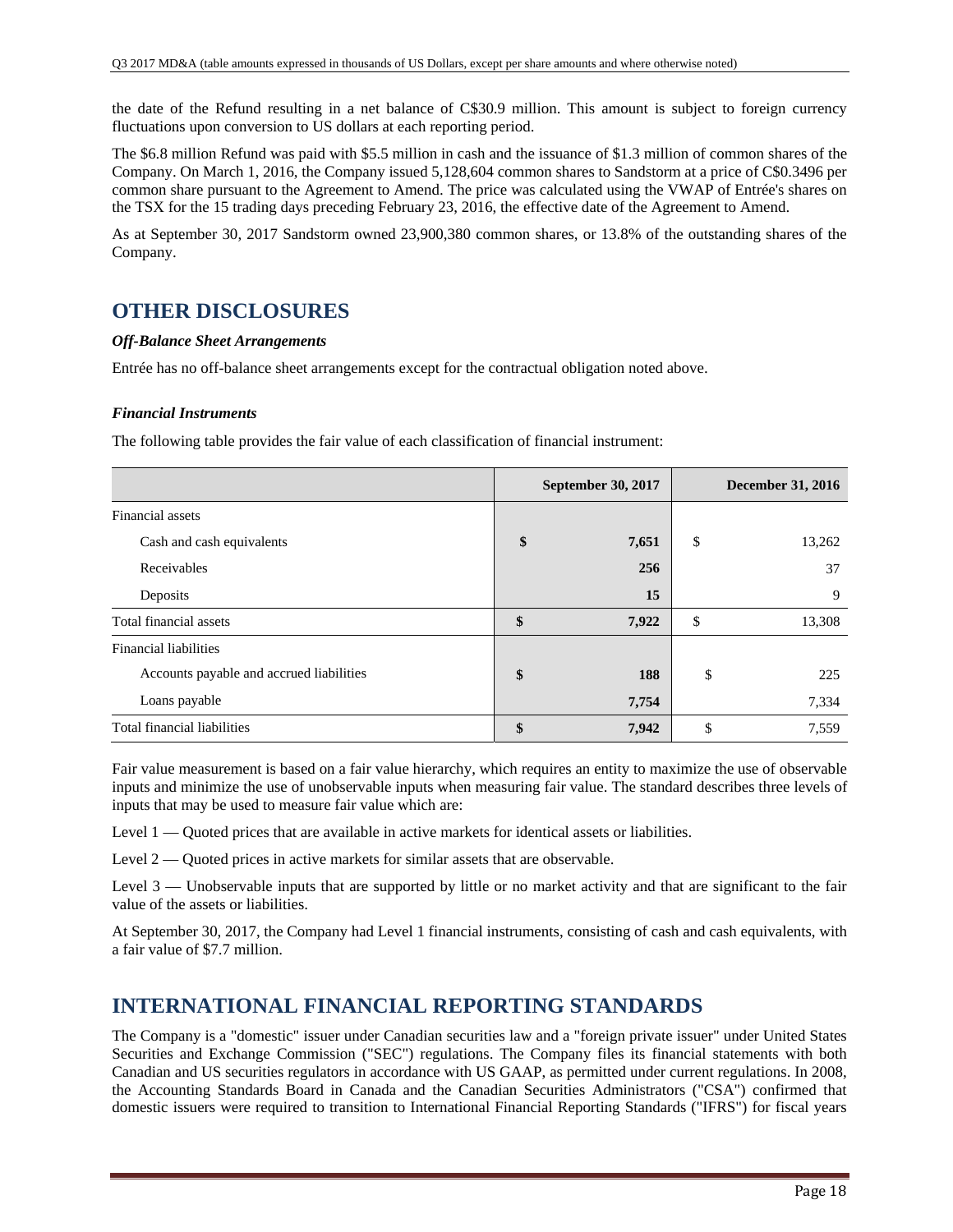beginning on or after January 1, 2011. On September 27, 2008, the CSA Staff issued Staff Notice 52-321 "Early Adoption of International Financial Reporting Standards, Use of US GAAP and References to IFRS-IASB" which confirmed that domestic issuers that are also SEC registrants are able to continue to use US GAAP. Consequently, the Company was not required to convert to IFRS effective January 1, 2011 and has elected to continue using US GAAP.

### **NON-US GAAP PERFORMANCE MEASUREMENT**

"Cash Costs" and all-in sustaining cost ("AISC") are non-US GAAP Performance Measurements. These performance measurements are included because these statistics are widely accepted as the standard of reporting cash costs of production in North America. These performance measurements do not have a meaning within US GAAP and, therefore, amounts presented may not be comparable to similar data presented by other mining companies. These performance measurements should not be considered in isolation as a substitute for measures of performance in accordance with US GAAP.

## **CRITICAL ACCOUNTING ESTIMATES, RISKS AND UNCERTAINTIES**

The preparation of financial statements in conformity with US GAAP requires management to make estimates and assumptions that affect the amounts reported in the financial statements and accompanying notes. Actual results could differ materially from those estimates.

Measurement of the Company's assets and liabilities is subject to risks and uncertainties, including those related to reserve and resource estimates; title to mineral properties; future commodity prices; costs of future production; future costs of restoration provisions; changes in government legislation and regulations; future income tax amounts; the availability of financing; and various operational factors.

Entrée is a mineral exploration company and is exposed to a number of risks and uncertainties; some of these risks and uncertainties have been discussed elsewhere in this MD&A. For a more extensive discussion of risks and uncertainties to which Entrée is exposed, the reader should refer to the section titled "Risk Factors" contained in the Company's AIF available on SEDAR at www.sedar.com.

#### *Legal and Political Risk*

The Minerals Law of Mongolia defines a mineral deposit of strategic importance (a "Strategic Deposit") as a mineral resource that may have the potential to impact national security, or the economic and social development of the country, or that is generating or has the potential to generate more than 5% of Mongolia's gross domestic product in any given year. The Minerals Law of Mongolia provides that the State may be an equity participant with any private legal entity, up to a 34% equity interest, in the exploitation of any Strategic Deposit where the quantity and grade of the deposit have been defined by exploration that has not been funded from the State budget. Under Resolution No 57 dated July 16, 2009 of the State Great Khural, the Oyu Tolgoi series of deposits were declared to be Strategic Deposits.

On October 6, 2009, Turquoise Hill, its wholly-owned subsidiary OTLLC, and Rio Tinto signed an investment agreement (the "Oyu Tolgoi Investment Agreement") with the Mongolian Government, which regulates the relationship among the parties and stabilizes the long term tax, legal, fiscal, regulatory and operating environment to support the development of the Oyu Tolgoi project. The Oyu Tolgoi Investment Agreement specifies that the Government of Mongolia will own 34% of the shares of OTLLC (and by extension, 34% of OTLLC's interest in the Entrée/Oyu Tolgoi JV Property) through its subsidiary Erdenes Oyu Tolgoi LLC. A shareholders' agreement was concurrently executed to establish the Government's 34% ownership interest in OTLLC and to govern the relationship among the parties.

The Ministry of Mining has advised Entrée that it considers the deposits on the Entrée/Oyu Tolgoi JV Property to be part of the series of Oyu Tolgoi deposits. Entrée has been in discussions with stakeholders of the Oyu Tolgoi project, including the Government of Mongolia, OTLLC, Erdenes Oyu Tolgoi LLC, Turquoise Hill and Rio Tinto, since February 2013. The discussions to date have focussed on issues arising from Entrée's exclusion from the Oyu Tolgoi Investment Agreement, including the fact that the Government of Mongolia does not have a full 34% interest in the Entrée/Oyu Tolgoi JV Property; the fact that the mining licences integral to future underground operations are held by more than one corporate entity; and the fact that Entrée does not benefit from the stability that it would otherwise have if it were a party to the Oyu Tolgoi Investment Agreement. In order to receive the benefits of the Oyu Tolgoi Investment Agreement, the Government of Mongolia may require Entrée to agree to certain concessions, including with respect to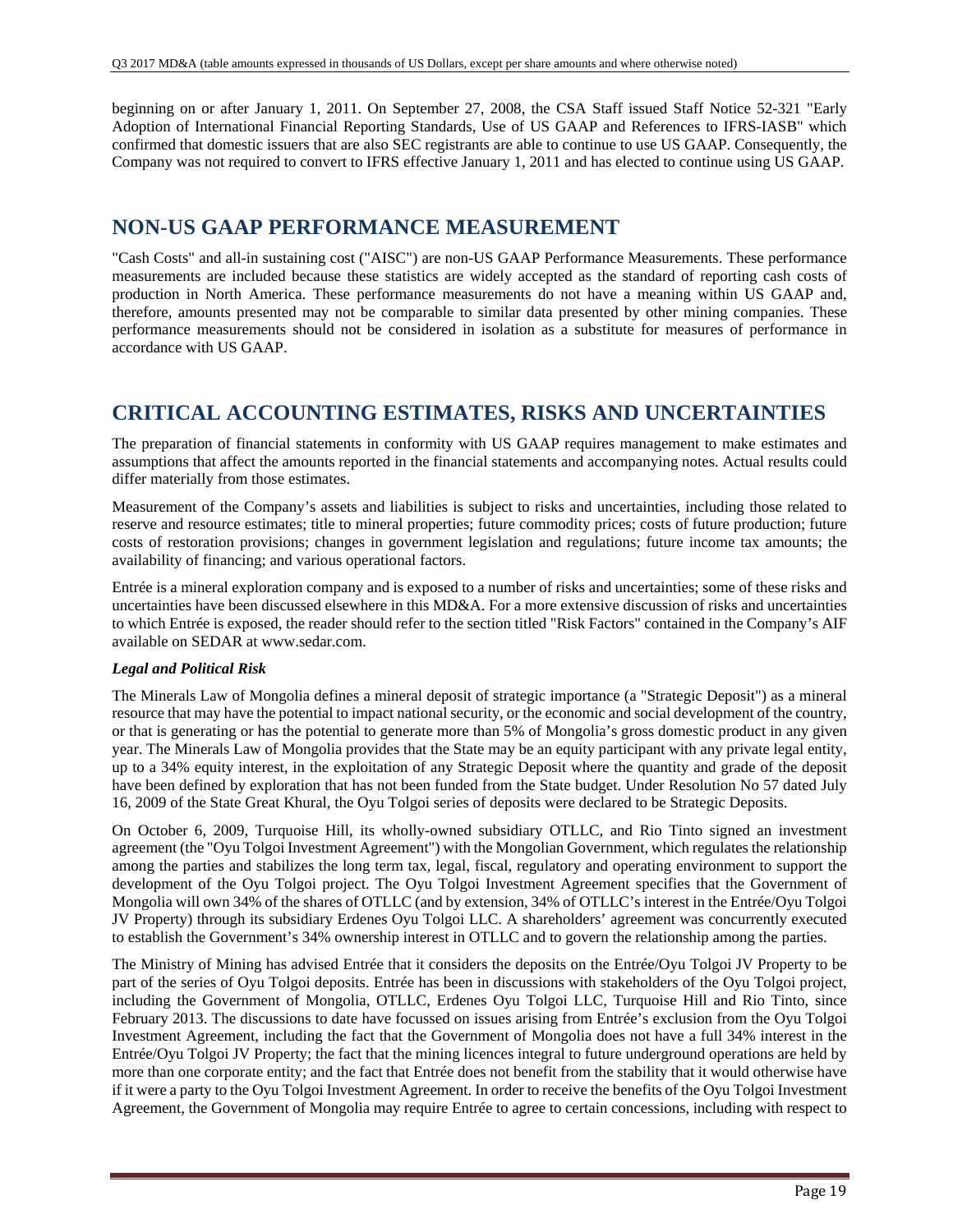the economic benefit of Entrée's interest in the Entrée/Oyu Tolgoi JV Property, or the royalty rates applicable to Entrée's share of the Entrée/Oyu Tolgoi JV Property mineralization. No agreements have been finalized. If the parties fail to reach mutually acceptable agreements in a timely manner, there is a risk that the Government of Mongolia may resort to measures which, whether legitimate or not, could have an adverse effect on the business, assets and financial condition of Entrée as well as the Company's share price. Such measures could include suspending, revoking, cancelling or withdrawing the Shivee Tolgoi and Javhlant mining licences; attempting to invalidate, confiscate, expropriate or rescind the Entrée/Oyu Tolgoi JV or Entrée's interest in the Entrée/Oyu Tolgoi JV Property; and filing legal proceedings against Entrée.

Entrée is not presently a party to the Oyu Tolgoi Investment Agreement. Although OTLLC agreed under the terms of the October 2004 Equity Participation and Earn-In Agreement between Turquoise Hill and Entrée, as amended and subsequently assigned to OTLLC (the "Earn-In Agreement") to use its best efforts to cause Entrée to be brought within the ambit of, made subject to and be entitled to the benefits of the Oyu Tolgoi Investment Agreement or a separate stability agreement on substantially similar terms to the Oyu Tolgoi Investment Agreement, unless and until Entrée finalizes agreements with the Government of Mongolia and other Oyu Tolgoi stakeholders, there can be no assurance that Entrée will be entitled to all of the benefits of the Oyu Tolgoi Investment Agreement, including stability with respect to taxes payable. If Entrée is not entitled to all of the benefits of the Oyu Tolgoi Investment Agreement, it could be subject to the surtax royalty which came into effect in Mongolia on January 1, 2011. The rates of the surtax royalty vary from 1% to 5% for minerals other than copper. For copper, the surtax royalty rates range between 22% and 30% for ore, between 11% and 15% for concentrates, and between 1% and 5% for final products. No surtax royalty is charged on any minerals below a certain threshold market price, which varies depending on the type of minerals. This is in addition to the standard royalty rates of 2.5% for coal sold in Mongolia and commonly occurring minerals sold in Mongolia, and 5% for all other minerals.

Even if Entrée does finalize agreements with the Government of Mongolia and other Oyu Tolgoi stakeholders, there can be no assurance that the present or future Parliament will refrain from enacting legislation that undermines such agreements or the Oyu Tolgoi Investment Agreement or that the present or a future government will refrain from adopting government policies or seeking to renegotiate the terms of such agreements or the Oyu Tolgoi Investment Agreement (which was threatened in both 2011 and 2012) in ways that are adverse to Entrée's interests or that impair OTLLC's ability to develop and operate the Oyu Tolgoi project on the basis currently contemplated, which may have a material adverse impact on Entrée and the Company's share price.

The Government of Mongolia has put in place a framework and environment for foreign direct investment. However, there are political constituencies within Mongolia that have espoused ideas that would not be regarded by the international mining community as conducive to foreign investment if they were to become law or official government policy. This was evidenced by revisions to the Minerals Law in 2006 as well as by the 2012 passage of legislation to control foreign direct investment in strategic sectors of the Mongolian economy, including mining. In October 2011, Prime Minister Batbold stated in his 2012 budget speech that the Government of Mongolia is revisiting all treaties for the avoidance of double taxation, including the 2002 convention between Canada and Mongolia for the avoidance of double taxation and the prevention of fiscal evasion with respect to taxes on income and on capital (the "Canadian Double Tax Treaty").

On November 1, 2013, an Investment Law came into effect in Mongolia. The law is aimed at reviving foreign investment by easing restrictions on investors (including foreign and domestic) in key sectors such as mining and by providing greater certainty on the taxes they must pay and certain guarantees in relation to their investments in Mongolia. The full impact of the Investment Law is still not yet known.

On January 16, 2014, the Mongolian Parliament adopted a new State Minerals Policy. The main focus of the policy is to establish a stable investment environment; improve the quality of mineral exploration, mining and processing; encourage the use of environmentally friendly and modern technology; and strengthen the competitiveness of the Mongolian mining sector on the international market. The State Minerals Policy is also intended to serve as the basis for amendments to the existing Minerals Law and other laws relating to the mining sector. On July 1, 2014, the Mongolian Parliament passed amendments to the Minerals Law (the "2014 Amendments"). In addition, the Mongolian Parliament also passed a separate law which repeals the 2010 statute which imposed a moratorium on the granting of new exploration licences and the transfer of existing licences. The 2014 Amendments extend the maximum period for an exploration licence from 9 years to 12 years (although it ended the three year pre-mining period sometimes given to licence holders upon the expiration of their exploration rights), extend the requirement for holders of mining licences to ensure that 90% of their workforce is comprised of Mongolian nationals to the mining licence holder's subcontractors as well, make clearer the roles and responsibilities of government ministries and departments with respect to mineral matters, modify the definition of Strategic Deposit to reflect its impact on the national economy and not regional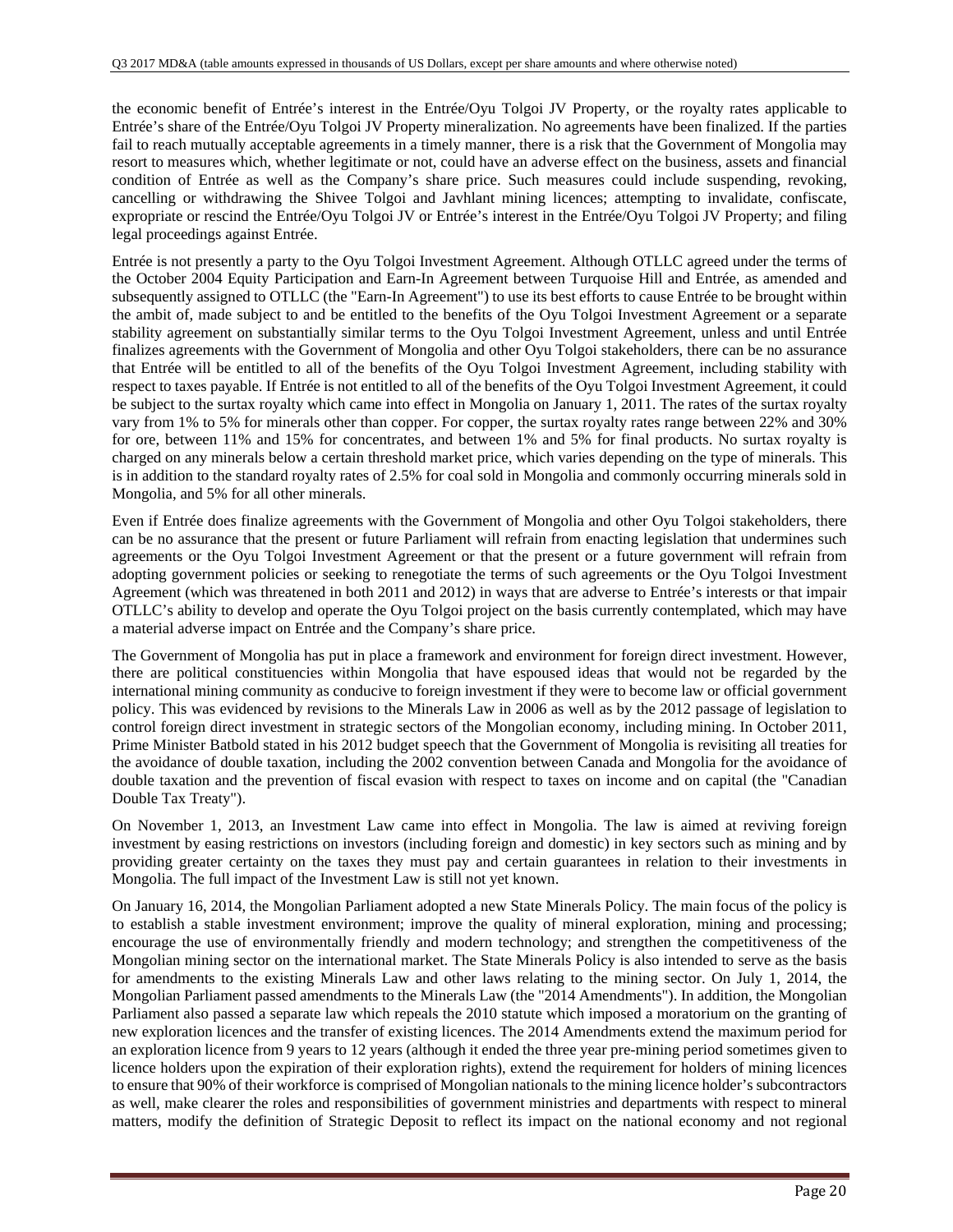economy, and provide for some instances where a tender may not be required to obtain minerals licences where state funding has been used if related to compensation for declaring a special needs area, among other changes. On February 18, 2015, the Mongolian Parliament adopted a further amendment to the Minerals Law (the "2015 Amendment"), which permits a licence holder to negotiate with the Government of Mongolia with respect to an exchange of the Government's 34% (50% in cases where exploration has been funded by the State budget) equity interest in a licence holder with a Strategic Deposit for an additional royalty payable to the Government. The amount of the royalty payment would vary depending on the particulars of the Strategic Deposit but cannot exceed five percent. The rate of this royalty payment shall be approved by the Government of Mongolia. The full impact of the 2015 Amendment is not yet known.

The Ministry of Mining is currently working on a draft mining law, aimed at regulating the mining sector in greater detail in Mongolia. The Ministry plans to propose this law to Parliament in 2017 for adoption. If adopted, the draft mining law could adversely affect Entree's interests. It is not possible to determine when, if ever, this draft law will be adopted and in what form.

The Ministry of Finance and certain Members of Parliament have released draft laws and draft amendments to the tax legislation of Mongolia which include provisions related to the taxation of foreign legal entities operating in Mongolia and minerals companies in general. If certain provisions of these amendments were adopted by Parliament as currently drafted, they could adversely affect Entree's interests. It is not possible to determine when, if ever, these amendments would be adopted and in what form.

If the Government of Mongolia revises, amends or cancels the Canadian Double Tax Treaty; if the Investment Law, State Minerals Policy, 2014 Amendments, 2015 Amendment or new mining law are implemented or interpreted in a manner that is not favourable to foreign investment or Entrée's interests; or if new tax laws or amendments to tax laws are adopted that are not favourable to foreign investment or Entrée's interests, it could have an adverse effect on Entrée's operations in Mongolia and future cash flow, earnings, results of operations and financial condition as well as the Company's share price.

While the Entrée/Oyu Tolgoi JV is operating under the terms of the JVA, the JVA has not been formally executed by the parties. There can be no assurance that OTLLC or its shareholders will not attempt to renegotiate some or all of the material terms governing the joint venture relationship in a manner which could have an adverse effect on Entrée's future cash flow, earnings, results of operations and financial condition.

OTLLC has earned either a 70% or 80% interest in mineralization extracted from the Entrée/Oyu Tolgoi JV Property, depending on the depth at which minerals are extracted, and has effective control of the Entrée/Oyu Tolgoi JV. Rio Tinto, which beneficially owns 17.4% of the Company's issued and outstanding shares, exerts a significant degree of control over the business and affairs of Turquoise Hill and OTLLC. Pursuant to various agreements among Turquoise Hill, OTLLC and Rio Tinto, Rio Tinto is responsible for the management of the building and operation of the Oyu Tolgoi project (which includes the Heruga and Hugo North Extension deposits on the Entrée/Oyu Tolgoi JV Property); is responsible for all exploration operations on behalf of OTLLC, including exploration on the Entrée/Oyu Tolgoi JV Property; and prepares all programs and budgets for approval by the OTLLC board. The interest of Rio Tinto, Turquoise Hill and OTLLC and the interests of the Company's other shareholders are not necessarily aligned and there can be no assurance that Rio Tinto, Turquoise Hill or OTLLC will exercise its rights or act in a manner that is consistent with the best interests of the Company's other shareholders.

Entrée is and will be subject to the risks normally associated with the conduct of joint ventures, which include disagreements as to how to develop, operate and finance a project, inequality of bargaining power, incompatible strategic and economic objectives and possible litigation between the participants regarding joint venture matters. These matters may have an adverse effect on Entrée's ability to realize the full economic benefits of its interest in the property that is the subject of a joint venture, which could affect its results of operations and financial condition as well as the Company's share price.

In the course of its business, Entrée may from time to time become involved in various claims, arbitration and other legal proceedings, with and without merit. The nature and results of any such proceedings cannot be predicted with certainty. Any potential future claims and proceedings are likely to be of a material nature. In addition, such claims, arbitration and other legal proceedings can be lengthy and involve the incurrence of substantial costs and resources by Entrée, and the outcome, and Entrée's ability to enforce any ruling(s) obtained pursuant to such proceedings, are subject to inherent risk and uncertainty. The initiation, pursuit and/or outcome of any particular claim, arbitration or legal proceeding could have a material adverse effect on Entrée's financial position and results of operations, and on Entrée's business, assets and prospects. In addition, if Entrée is unable to resolve any existing or future potential disputes and proceedings favourably, or obtain enforcement of any favourable ruling, if any, that may be obtained pursuant to such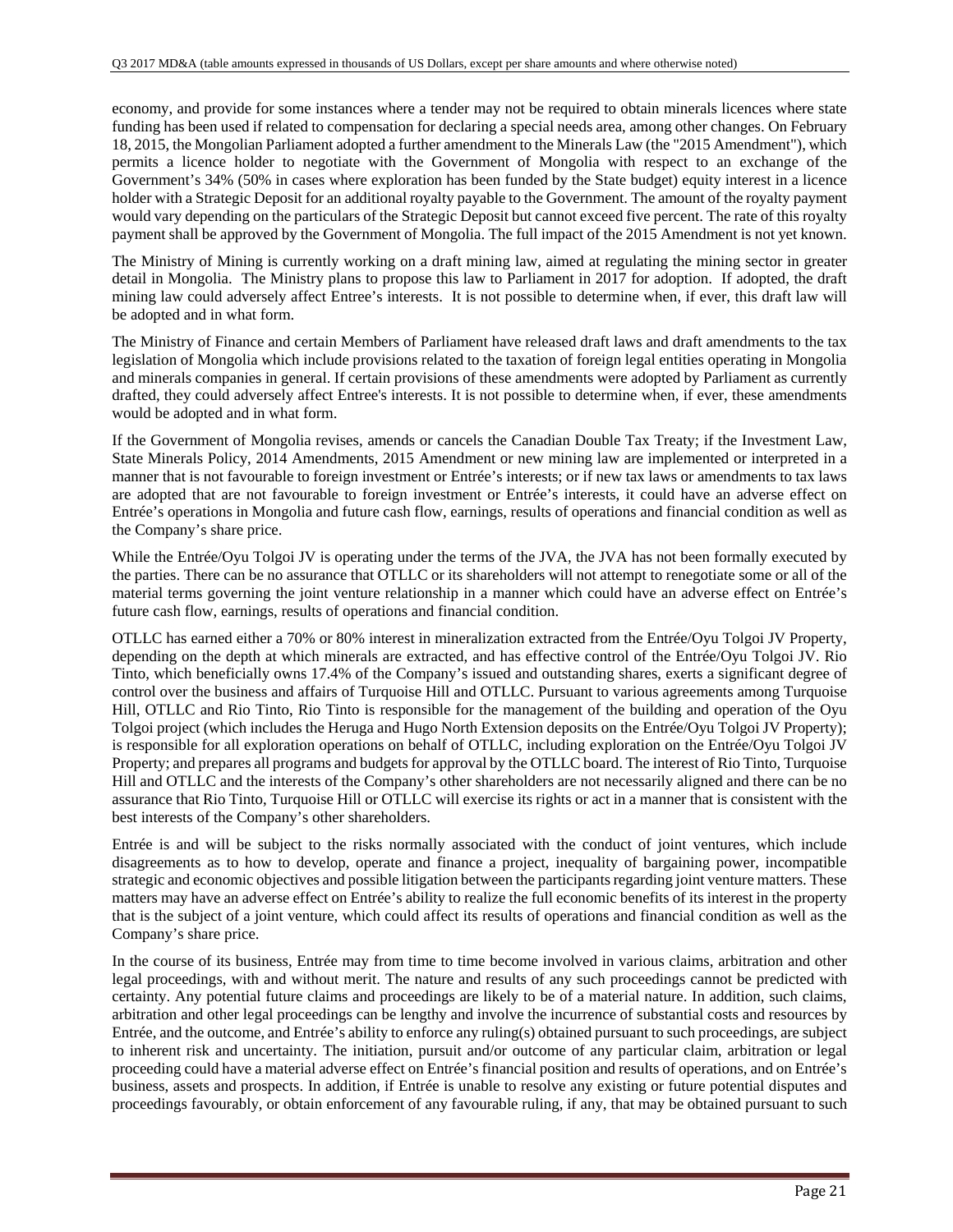proceedings, it is likely to have a material adverse impact on Entrée's business, financial condition and results of operations and Entrée's assets and prospects as well as the Company's share price.

On February 27, 2013, the Mineral Resources Authority of Mongolia ("MRAM") delivered notice to Entrée advising that any transfer, sale or lease of the Shivee Tolgoi and Javhlant mining licences is temporarily restricted. While Entrée was subsequently advised that the temporary transfer restriction on the joint venture mining licences would be lifted, it did not receive official notification of the lifting of the restriction. Any future action by the Government of Mongolia to suspend, revoke, withdraw or cancel the Shivee Tolgoi and Javhlant mining licences, whether legitimate or not, would have an adverse effect on the business, assets and financial condition of Entrée as well as the Company's share price.

The Earn-In Agreement requires OTLLC to enter into the JVA, which bestows upon it certain powers and duties as manager of the Entrée/Oyu Tolgoi JV, including the duty to cure title defects, the duty to prosecute and defend all litigation or administrative proceedings arising out of operations, and the duty to do all acts reasonably necessary to maintain the Entrée/Oyu Tolgoi JV Property assets, including the mining licences. Pursuant to the Assignment Agreement dated March 1, 2005 between the Company, Turquoise Hill and OTLLC, the Company is also entitled to look to Turquoise Hill for the performance of OTLLC's obligations under the Earn-In Agreement, which is governed by British Columbia law. In addition, the Shivee Tolgoi and Javhlant mining licences are included in the contract area of the Oyu Tolgoi Investment Agreement. The Oyu Tolgoi Investment Agreement restricts the grounds upon which the Mongolian State administrative authority in charge of geology and mining may revoke a mining licence covered by the Oyu Tolgoi Investment Agreement. The Oyu Tolgoi Investment Agreement also includes a dispute resolution clause that requires the parties to resolve disputes through international commercial arbitration procedures. Entrée is not a party to the Oyu Tolgoi Investment Agreement and does not have any direct rights under the Oyu Tolgoi Investment Agreement. In the event that the Government of Mongolia suspends, revokes, withdraws or cancels the Shivee Tolgoi and Javhlant mining licences, there can be no assurance that OTLLC, Turquoise Hill or Rio Tinto will invoke the international arbitration procedures, or that Entrée will be able to enforce the terms of the JVA or Earn-In Agreement to cause OTLLC or Turquoise Hill to do all acts reasonably necessary to maintain the Entrée/Oyu Tolgoi JV Property assets, including by invoking the international arbitration procedures under the Oyu Tolgoi Investment Agreement. There may also be limitations on OTLLC, Turquoise Hill and Rio Tinto's ability to enforce the terms of the Oyu Tolgoi Investment Agreement against the Government of Mongolia, which is a sovereign entity, regardless of the outcome of an arbitration proceeding. Without an effective means of enforcing the terms of the JVA, the Earn-In Agreement or the Oyu Tolgoi Investment Agreement, Entrée could be deprived of substantial rights and benefits with little or no recourse for fair and reasonable compensation, which could have an adverse effect on the business, assets and financial condition of Entrée as well as the Company's share price.

In the event of a dispute arising at or in respect of Entrée's foreign operations, Entrée may be subject to the exclusive jurisdiction of foreign courts or may not be successful in subjecting foreign persons to the jurisdiction of courts in Canada or other jurisdictions. Entrée may also be hindered or prevented from enforcing its rights with respect to a governmental entity or instrumentality because of the doctrine of sovereign immunity. Any adverse or arbitrary decision of a court, arbitrator or other governmental or regulatory body, or Entrée's inability to enforce its contractual rights, may have a material adverse impact on Entrée's business, assets, prospects, financial condition and results of operation as well as the Company's share price.

In September 2010, the Government of Mongolia passed Resolution 140, the purpose of which is to authorize the designation of certain land areas for "state special needs" within certain defined areas, some of which include or are in proximity to the Oyu Tolgoi project. These state special needs areas are to be used for Khanbogd village development and for infrastructure and plant facilities necessary in order to implement the development and operation of the Oyu Tolgoi project. A portion of the Shivee Tolgoi licence is included in the land area that is subject to Resolution 140.

In September 2011, the Government of Mongolia passed Resolution 175, the purpose of which is to authorize the designation of certain land areas for "state special needs" within certain defined areas in proximity to the Oyu Tolgoi project. These state special needs areas are to be used for infrastructure facilities necessary in order to implement the development and construction of the Oyu Tolgoi project. Portions of the Shivee Tolgoi and Javhlant licences are included in the land area that is subject to Resolution 175.

It is expected but not yet formally confirmed by the Government that to the extent that a consensual access agreement exists or is entered into between OTLLC and an affected licence holder, the application of Resolution 175 to the land area covered by the access agreement will be unnecessary. OTLLC has existing access and surface rights to the Entrée/Oyu Tolgoi JV Property pursuant to the Earn-In Agreement. If Entrée is unable to reach a consensual arrangement with OTLLC with respect to Shivee West, or Shivee West is not ultimately included in the Entrée/Oyu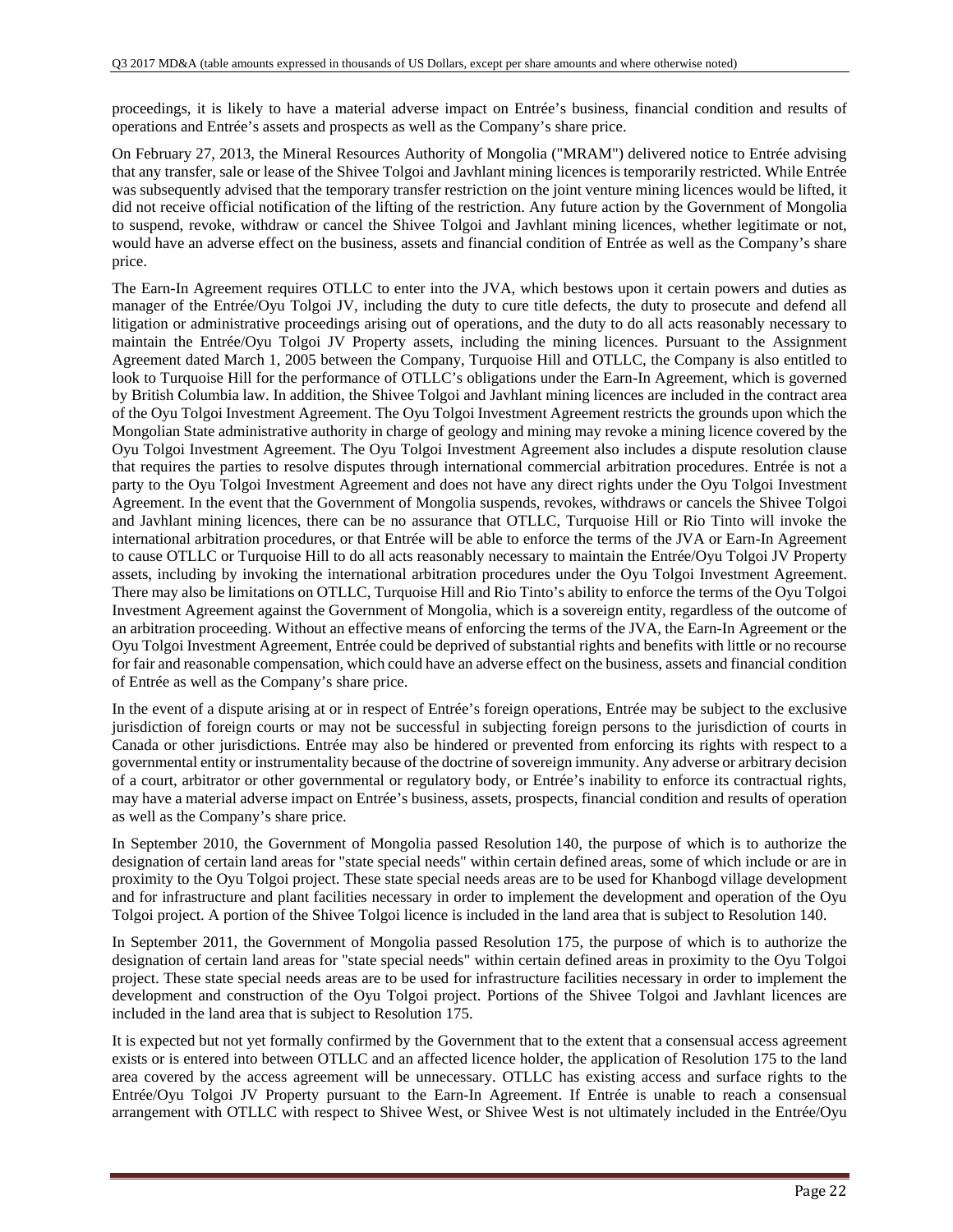Tolgoi JV Property pursuant to the License Fees Agreement, Entrée's right to use and access a corridor of land included in the state special needs areas for a proposed power line may be adversely affected by the application of Resolution 175. While the Mongolian Government would be responsible for compensating Entrée in accordance with the mandate of Resolution 175, the amount of such compensation is not presently quantifiable.

While the Oyu Tolgoi Investment Agreement contains provisions restricting the circumstances under which the Shivee Tolgoi and Javhlant licences may be expropriated which may make the application of Resolution 140 and Resolution 175 to the Entrée/Oyu Tolgoi JV Property unnecessary, there can be no assurances that the Resolutions will not be applied in a manner that has an adverse impact on Entrée.

In March 2014, the Government of Mongolia passed Resolution 81, the purpose of which is to approve the direction of the railway line heading from Ukhaa Khudag deposit located in the territory of Tsogttsetsii soum, Umnugobi aimag, to the port of Gashuunshukhait and to appoint the Minister of Roads and Transportation to develop a detailed engineering layout of the base structure of the railway. On September 18, 2014, Entrée was advised by MRAM that the base structure overlaps with a portion of the Javhlant licence. By Order No. 123 dated September 18, 2014, the Minister of Mining approved the composition of a working group to resolve matters related to the holders of licences through which the railway passes. The Minister of Mining has not yet responded to a request from Entrée to meet to discuss the proposed railway, and no further correspondence from MRAM or the Minister of Mining has been received. It is not yet clear whether the State has the legal right to take a portion of the Javhlant licence, with or without compensation, in order to implement a national railway project, and if it does, whether it will attempt to exercise that right. While the Oyu Tolgoi Investment Agreement contains provisions restricting the circumstances under which the Javhlant licence may be expropriated, there can be no assurances that Resolution 81 will not be applied in a manner that has an adverse impact on Entrée.

#### *Risks Associated with the Development of the Oyu Tolgoi Project*

Further development of the Oyu Tolgoi project depends upon OTLLC's ability to obtain and service the funding requirements of the project. Volatility in capital markets and commodity prices and other macroeconomic factors may adversely affect OTLLC's ability to secure project financing.

In addition, OTLLC operates in a region of the world that is prone to economic and political upheaval and instability, which may make it more difficult to obtain sufficient debt financing from project lenders for future phases of the Oyu Tolgoi project.

OTLLC's estimates regarding the cost of development and operation of the Oyu Tolgoi project are estimates only. The estimates and the assumptions upon which they are based are subject to a variety of risks and uncertainties and other factors that could cause actual expenditures to differ materially from those estimated. If these estimates prove incorrect, the total capital expenditures required to complete development of the Oyu Tolgoi project underground mine, including Entrée's share of Entrée/Oyu Tolgoi JV capital expenditures being debt financed by OTLLC, may increase, which may have a material adverse impact on Entrée, its results of operations, financial conditions, and the Company's share price.

There are a number of uncertainties inherent in the development and construction of any new or existing mine, including the Oyu Tolgoi project. These uncertainties include: the timing and cost, which can be considerable, of the construction of mining and processing facilities; the availability and cost of skilled labour, the impact of fluctuations in commodity prices, process water, power and transportation, including costs of transport for the supply chain for the Oyu Tolgoi project, which requires routing approaches which have not been fully tested; the annual usage costs to the local province for sand, aggregate and water; the availability and cost of appropriate smelting and refining arrangements; and the need to obtain necessary environmental and other government permits, such permits being on reasonable terms, and the timing of those permits. The cost, timing and complexities of mine construction and development are increased by the remote location of the Oyu Tolgoi project.

It is common in mining operations and in the development, construction or expansion of existing facilities to experience unexpected problems and delays during such activities, which may cause delays in the commencement or expansion of mineral production. Such delays could have unforeseen impacts on disclosed project economics. Accordingly, there is no assurance that the current or future development, construction or expansion activities will be successfully completed within cost estimates, on schedule or at all and, if completed, there is no assurance that such activities will result in profitable mining operations.

#### *Risks Associated with the Amended Sandstorm Agreement*

The 2013 Agreement provided for a partial refund of the Deposit and a pro rata reduction in the number of metal credits deliverable to Sandstorm in the event of a partial expropriation of Entrée's economic interest, contractually or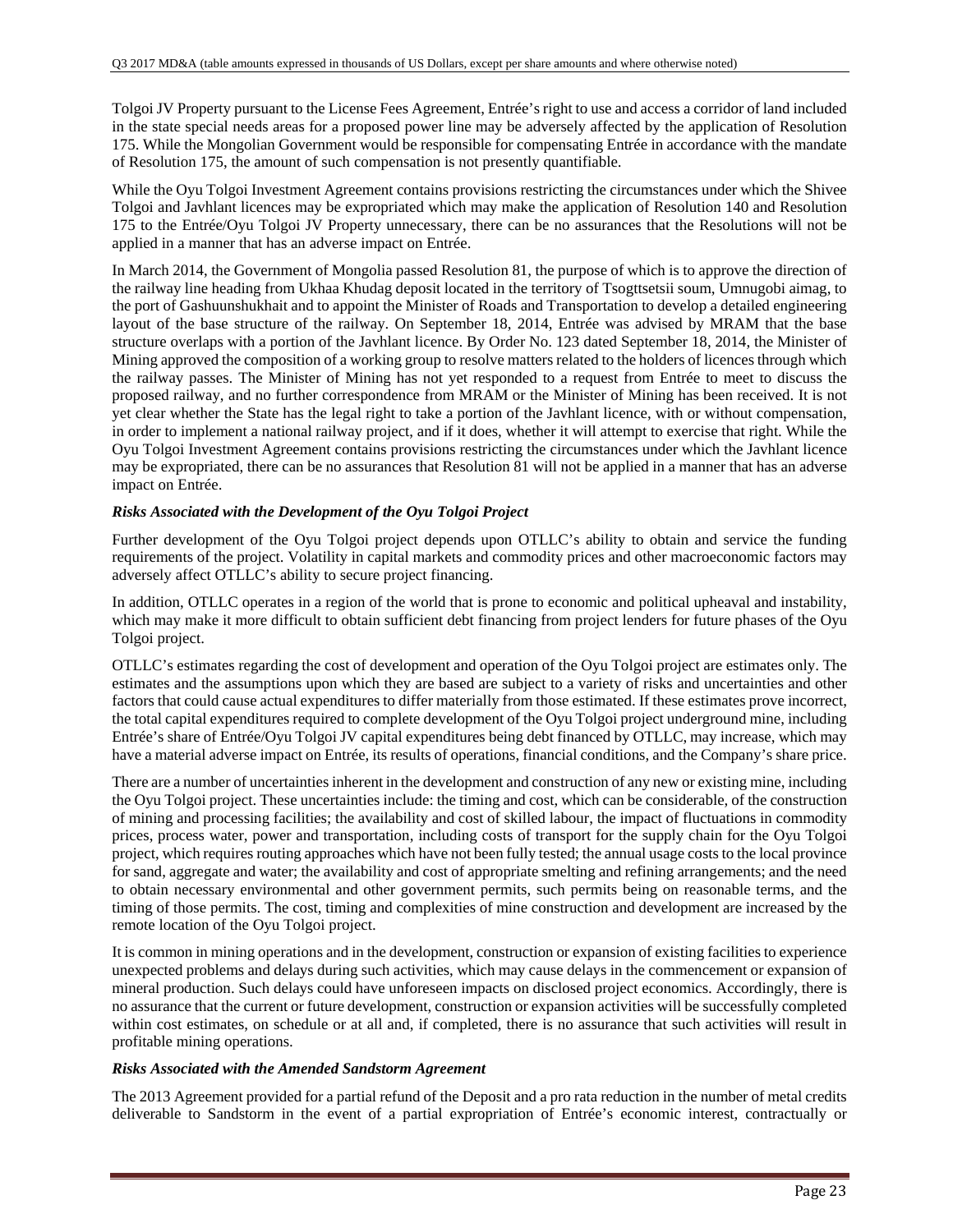otherwise, in the Entrée/Oyu Tolgoi JV Property. The Amended Sandstorm Agreement provides that the Company will not be required to make any further refund of the Deposit if Entrée's economic interest is reduced by up to and including 17%. If there is a reduction of greater than 17% up to and including 34%, the Amended Sandstorm Agreement provides the Company with greater flexibility and optionality in terms of how the Company will refund a corresponding portion of the Deposit. To the extent there is an expropriation of greater than 34%, which is not reversed during the abeyance period provided for in the Amended Sandstorm Agreement, the Company will be required to return a portion of the Deposit in cash (the amount of the repayment not to exceed the amount of the Unearned Balance).

If an event of default occurs under the Amended Sandstorm Agreement, the Company may be required to immediately pay to Sandstorm a default fee, which it may not have sufficient funds to cover. Some potential events of default may be outside of Entrée's control, including a full expropriation of Entrée's economic interest, contractually or otherwise, in the Entrée/Oyu Tolgoi JV Property which is not reversed during the abeyance period provided for in the Amended Sandstorm Agreement. If an event of default occurs and the Company is required to pay a default fee to Sandstorm, it may have a material adverse impact on Entrée's business, financial condition, assets and prospects, and on the Company's share price.

Under the Amended Sandstorm Agreement, the Company agreed to use future cash flows from its mineral property interests to purchase and deliver metal credits to Sandstorm. The Amended Sandstorm Agreement does not require the Company to deliver actual metal production, therefore the Company will have to use revenue it receives from the sale of its share of metal production to purchase the requisite amount of metal credits for delivery to Sandstorm. To the extent metal prices on the day on which the Company's production is sold are different from metal prices on the day on which the Company purchases metal credits for delivery to Sandstorm, the Company may suffer a gain or loss on the difference.

#### *Risks Associated with Mining or Related to Entrée*

The estimates of reserves and resources, including the anticipated tonnages and grades that will be achieved or the indicated level of recovery that will be realized, are estimates only and no assurances can be given as to their accuracy. Such estimates are, in large part, based on interpretations of geological data obtained from drill holes and other sampling techniques. Actual mineralization or formations may be different from those predicted. Reserve and resource estimates are materially dependent on prevailing market prices and the cost of recovering and processing minerals at the mine site. Market fluctuations in the price of metals or increases in the costs to recover metals may render the mining of ore reserves uneconomical and materially adversely affect operations.

Sandstorm's beneficial shareholdings in the Company, totalling 13.8% of the Company's outstanding shares, and Rio Tinto's beneficial shareholdings in the Company, totalling 17.4% of the Company's outstanding shares, potentially give Sandstorm and Rio Tinto the voting power to influence the policies, business and affairs of Entrée and the outcome of any significant corporate transaction or other matter, including a merger, business combination or a sale of all, or substantially all, of Entrée's assets. In addition, Rio Tinto (on behalf of OTLLC) has operational control over the Entrée/Oyu Tolgoi JV Property. OTLLC and Sandstorm also have certain rights in the event of a proposed disposition by Entrée of its interest in the Entrée/Oyu Tolgoi JV and OTLLC has a right of first refusal with respect to any proposed disposition by Entrée of an interest in Shivee West, which is not currently subject to the Entrée/Oyu Tolgoi JV. The share position in the Company of each of Sandstorm, Rio Tinto and Turquoise Hill may have the effect of delaying, deterring or preventing a transaction involving a change of control of the Company in favour of a third party that otherwise could result in a premium in the market price of the Company's shares in the future. In the case of Sandstorm, the risk is mitigated to some extent by the requirement in the Amended Sandstorm Agreement for Sandstorm to vote its shares as the Board specifies with respect to any potential acquisition of the Company, provided the potential acquirer agrees to execute and deliver to Sandstorm a deed of adherence to the Amended Sandstorm Agreement.

Entrée must comply with licence and permitting requirements. In Mongolia, the Shivee Tolgoi and Javhlant exploration licences were converted to mining licences on October 27, 2009. These licences now have a term of 30 years, with two potential extensions of 20 years each. The total estimated annual fees to maintain the licences in good standing, which are primarily the responsibility of OTLLC, is approximately \$944,000.

In Mongolia, Entrée must comply with environmental regulations that govern air and water quality and land disturbance and provide mine reclamation and closure costs.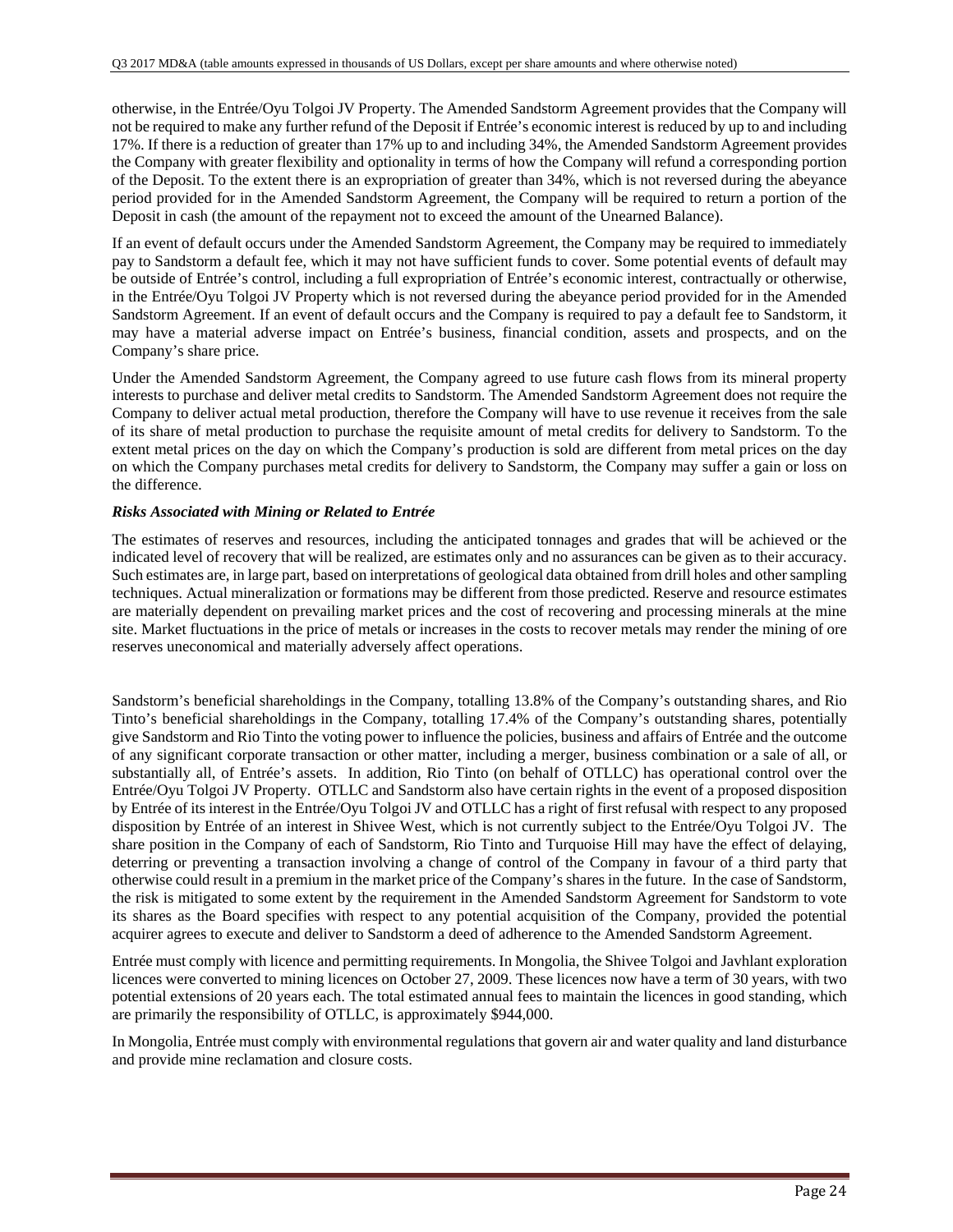### **INTERNAL CONTROL OVER FINANCIAL REPORTING**

Management is responsible for designing internal control over financial reporting, to provide reasonable assurance regarding the reliability of financial reporting and the preparation of financial statements for external purposes in accordance with US GAAP. No change in the Company's internal control over financial reporting occurred during the period beginning on July 1, 2017 and ended on September 30, 2017 that has materially affected, or is reasonably likely to materially affect, the Company's internal control over financial reporting.

### **FORWARD LOOKING STATEMENTS**

This MD&A contains forward-looking statements within the meaning of the United States Private Securities Litigation Reform Act of 1995 and forward-looking information within the meaning of applicable Canadian securities laws.

Forward-looking statements include, but are not limited to, statements with respect to corporate strategies and plans; requirements for additional capital; uses of funds; the value and potential value of assets and the ability of Entrée to maximize returns to shareholders; completion of an updated Technical Report that includes a Preliminary Economic Assessment of Entrée's interest in Lift 2 of the Hugo North Extension deposit and the Heruga deposit; potential types of mining operations; construction and continued development of the Oyu Tolgoi underground mine; alternative production scenarios and associated expansion options; the anticipated value of Entrée's interest in Lift 1 of the Hugo North Extension deposit; the expected timing of first development production from Lift 1 of the Oyu Tolgoi underground mine; the future prices of copper, gold, molybdenum and silver; the estimation of mineral reserves and resources; the realization of mineral reserve and resource estimates; anticipated future production, capital and operating costs, cash flows and mine life; potential financial and other benefits of spinning-out Entrée's U.S. Projects; capital, financing and project development risk; discussions with the Government of Mongolia, Rio Tinto, OTLLC and Turquoise Hill on a range of issues including Entrée's interest in the Entrée/Oyu Tolgoi JV Property, the Shivee Tolgoi and Javhlant mining licences and certain material agreements; potential actions by the Government of Mongolia with respect to the Shivee Tolgoi and Javhlant mining licences and Entrée's interest in the Entrée/Oyu Tolgoi JV Property; the potential for Entrée to be included in or otherwise receive the benefits of the Oyu Tolgoi Investment Agreement or another similar agreement; the potential for the Government of Mongolia to seek to directly or indirectly invest in Entrée's interest in the Hugo North Extension and Heruga deposits; the potential application of the Government of Mongolia's Resolution 81, Resolution 140 and Resolution 175 to the Shivee Tolgoi and Javhlant licences; potential size of a mineralized zone; potential expansion of mineralization; potential discovery of new mineralized zones; potential metallurgical recoveries and grades; plans for future exploration and/or development programs and budgets; permitting time lines; anticipated business activities; proposed acquisitions and dispositions of assets; and future financial performance.

In certain cases, forward-looking statements and information can be identified by the use of words such as "plans", "expects" or "does not expect", "is expected", "budgeted", "scheduled", "estimates", "forecasts", "intends", "anticipates", or "does not anticipate" or "believes" or variations of such words and phrases or statements that certain actions, events or results "may", "could", "would", "might", "will be taken", "occur" or "be achieved". While the Company has based these forward-looking statements on its expectations about future events as at the date that such statements were prepared, the statements are not a guarantee of Entrée's future performance and are based on numerous assumptions regarding present and future business strategies, local and global economic conditions, legal proceedings and negotiations and the environment in which Entrée will operate in the future, including the price of copper, gold and silver, and the status of Entrée's relationship and interaction with the Government of Mongolia, OTLLC, Rio Tinto and Turquoise Hill. With respect to the construction and continued development of the Oyu Tolgoi underground mine, important risks, uncertainties and factors which could cause actual results to differ materially from future results expressed or implied by such forward-looking statements and information include, amongst others, the timing and cost of the construction and expansion of mining and processing facilities; the timing and availability of a long term power source for the Oyu Tolgoi underground mine; the ability of OTLLC to draw down on the supplemental debt under the Oyu Tolgoi project finance facility and the availability of additional financing on terms reasonably acceptable to OTLLC, Turquoise Hill and Rio Tinto to further develop Oyu Tolgoi; delays, and the costs which would result from delays, in the development of the underground mine; projected copper, gold and silver prices and demand; and production estimates and the anticipated yearly production of copper, gold and silver at the Oyu Tolgoi underground mine.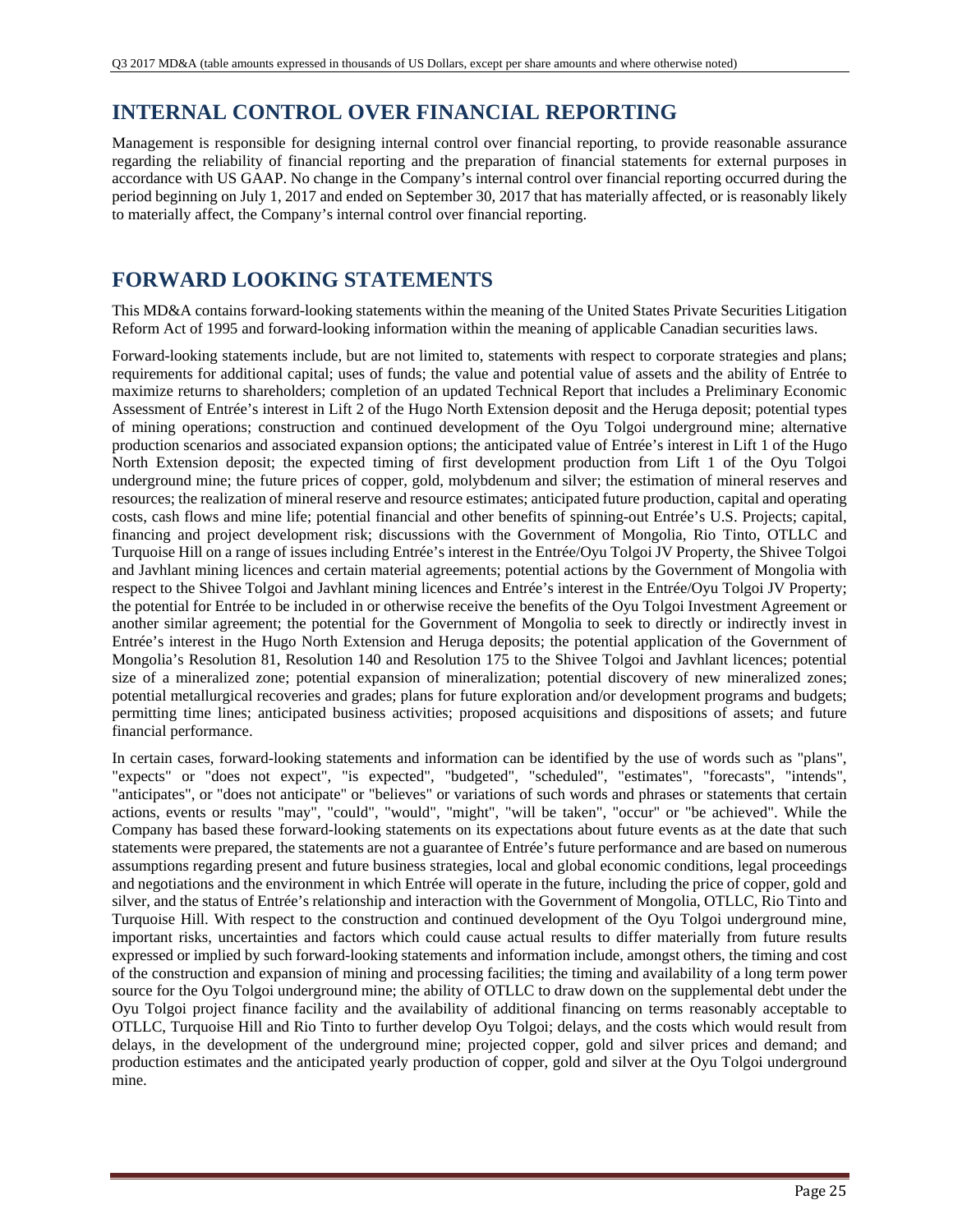Other uncertainties and factors which could cause actual results to differ materially from future results expressed or implied by forward-looking statements and information include, amongst others, the market valuing Entrée and Mason Resources in a manner not anticipated by Entrée; unanticipated costs, expenses or liabilities; discrepancies between actual and estimated production, mineral reserves and resources and metallurgical recoveries; the size, grade and continuity of deposits not being interpreted correctly from exploration results; the results of preliminary test work not being indicative of the results of future test work; fluctuations in commodity prices and demand; changing foreign exchange rates; actions by Rio Tinto, Turquoise Hill and/or OTLLC and by government authorities including the Government of Mongolia; the availability of funding on reasonable terms; the impact of changes in interpretation to or changes in enforcement of laws, regulations and government practices, including laws, regulations and government practices with respect to mining, foreign investment, royalties and taxation; the terms and timing of obtaining necessary environmental and other government approvals, consents and permits; the availability and cost of necessary items such as power, water, skilled labour, transportation and appropriate smelting and refining arrangements; and misjudgements in the course of preparing forward-looking statements.

In addition, there are also known and unknown risk factors which may cause the actual results, performance or achievements of Entrée to be materially different from any future results, performance or achievements expressed or implied by the forward-looking statements and information. Such factors include, among others, risks related to international operations, including legal and political risk in Mongolia; risks associated with changes in the attitudes of governments to foreign investment; risks associated with the conduct of joint ventures; discrepancies between actual and anticipated production, mineral reserves and resources and metallurgical recoveries; global financial conditions; changes in project parameters as plans continue to be refined; inability to upgrade Inferred mineral resources to Indicated or Measured mineral resources; inability to convert mineral resources to mineral reserves; conclusions of economic evaluations; future prices of copper, gold, silver and molybdenum; failure of plant, equipment or processes to operate as anticipated; accidents, labour disputes and other risks of the mining industry; delays in obtaining government approvals, permits or licences or financing or in the completion of development or construction activities; environmental risks; title disputes; limitations on insurance coverage; as well as those factors discussed in the section entitled "Risk" in this MD&A and in the section entitled "Risk Factors" in the AIF. Although the Company has attempted to identify important factors that could cause actual actions, events or results to differ materially from those described in forward-looking statements, there may be other factors that cause actions, events or results not to be as anticipated, estimated or intended. There can be no assurance that forward-looking statements will prove to be accurate, as actual results and future events could differ materially from those anticipated in such statements. Except as required under applicable securities legislation, the Company undertakes no obligation to publicly update or revise forwardlooking statements, whether as a result of new information, future events, or otherwise. Accordingly, readers should not place undue reliance on forward-looking statements.

### **TECHNICAL INFORMATION**

Robert Cinits, P.Geo., Entrée's Vice-President, Corporate Development and a Qualified Person ("QP") as defined by NI 43-101, has approved the technical disclosure in this MD&A.

### **Cautionary Note to United States Investors - Canadian Disclosure Standards in Mineral Resources and Mineral Reserves**

The terms "mineral reserve", "Proven mineral reserve" and "Probable mineral reserve" are Canadian mining terms as defined in accordance with NI 43-101 under the guidelines set out in the CIM Definition Standards - For Mineral Resources and Mineral Reserves, adopted by the CIM Council on May 10, 2014, as may be amended from time to time by the CIM.

The definitions of Proven and Probable reserves used in NI 43-101 differ from the definitions in the SEC Industry Guide 7. Under SEC Industry Guide 7 standards, a "final" or "bankable" feasibility study is required to report reserves, the three year history average price is used in any reserve or cash flow analysis to designate reserves and the primary environmental analysis or report must be filed with the appropriate governmental authority.

In addition, the terms "mineral resource", "Measured mineral resource", "Indicated mineral resource" and "Inferred mineral resource" are defined in and required to be disclosed by NI 43-101; however, these terms are not defined terms under SEC Industry Guide 7 and normally are not permitted to be used in reports and registration statements filed with the SEC. Investors are cautioned not to assume that all or any part of mineral deposits in these categories will ever be